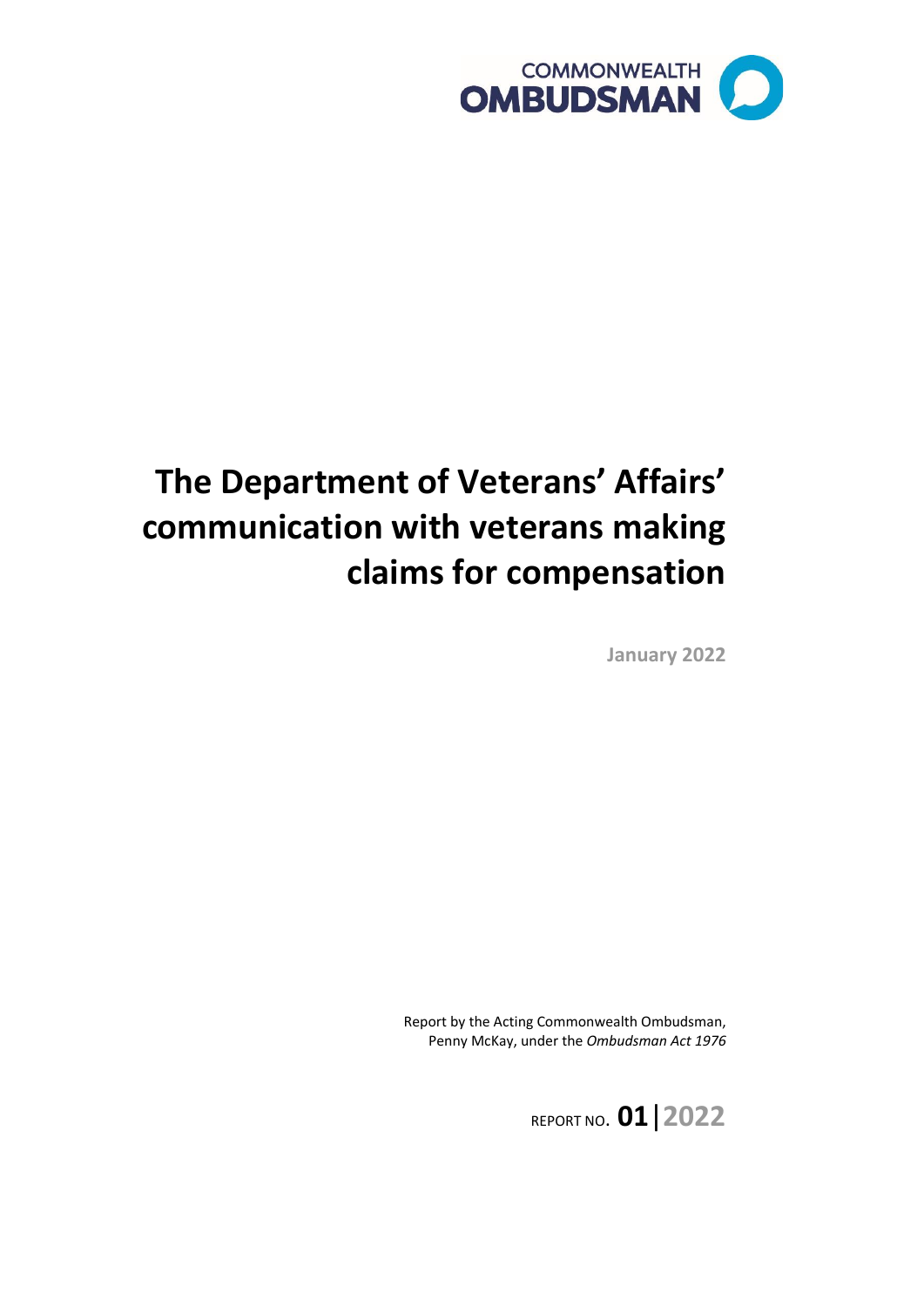

## **CONTENTS**

| PART 1: INTRODUCTION AND SCOPE OF INVESTIGATION  3 |  |
|----------------------------------------------------|--|
|                                                    |  |
|                                                    |  |
|                                                    |  |
|                                                    |  |
|                                                    |  |
|                                                    |  |
|                                                    |  |
| PART 3: COMMUNICATION ABOUT CLAIM LODGEMENT  10    |  |
|                                                    |  |
|                                                    |  |
|                                                    |  |
|                                                    |  |
|                                                    |  |
|                                                    |  |
| PART 4: COMMUNICATION ABOUT CLAIM ASSESSMENT  16   |  |
|                                                    |  |
|                                                    |  |
|                                                    |  |
|                                                    |  |
| PART 5: COMMUNICATION ABOUT CLAIM OUTCOMES 20      |  |
|                                                    |  |
|                                                    |  |
|                                                    |  |
|                                                    |  |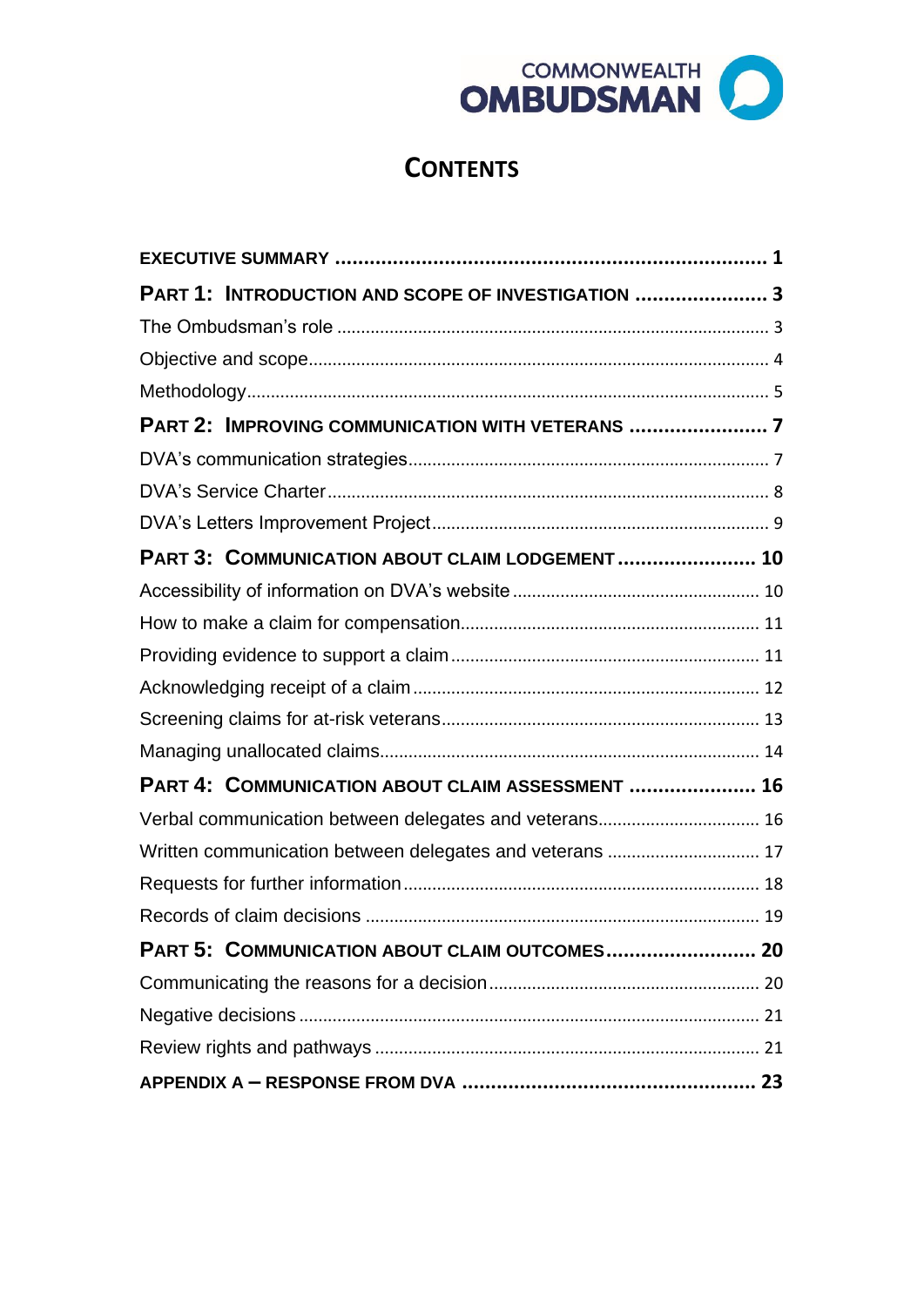## <span id="page-2-0"></span>**EXECUTIVE SUMMARY**

This report is the outcome of the Commonwealth Ombudsman's own motion investigation into the Department of Veterans' Affairs' (DVA) communication with veterans who make claims for compensation for injuries and conditions related to their service. The investigation considered the appropriateness of DVA's policy and procedural framework for communicating with veterans during the claim process.

DVA has been implementing a Veteran Centric Reform (VCR) program since 2017 to deliver on the Government's vision for improved service delivery, person-centred design, and digital transformation. One of the main initiatives under the VCR program is to improve services for veterans and their families through better claims processing. Good communication with veterans is essential to this initiative. In particular, good communication through the provision of clear and regular information to veterans throughout the claim process can help to manage veterans' expectations and reduce feelings of uncertainty, anxiety or frustration while waiting for their claim to be assessed.

The following principles of good public administration are broadly applicable to all Australian Government agencies:

- Agencies should clearly communicate to individuals who access their services what they should expect from the agency. For service delivery agencies, publishing expected or current average timeframes for completing certain administrative actions minimises uncertainty for individuals and may reduce complaints.
- Internal policies and procedures should support decision makers to make consistent and transparent decisions. Policies and procedures that set out how agencies should engage with individuals accessing their services should clearly and explicitly set out what information needs to be communicated to, or sought from, an individual to support effective service delivery.
- Agencies should ensure information and services are provided in a non-discriminatory accessible manner. This includes meeting digital service standards to ensure online government services are simple, clear and fast for all users.

Our investigation did not identify any significant concerns about DVA's policy and procedural framework for managing communication with veterans during the claim process. We observed that DVA's policy and procedural framework is relatively mature, and DVA is progressing several positive initiatives to further improve its approach to service delivery, including better communication with veterans throughout the claim process.

We acknowledge that DVA is currently implementing some initiatives as part of the VCR program and this is likely to further improve DVA's approach to communicating with veterans. Notwithstanding this, we identified some opportunities for improvement and make 8 recommendations aimed at strengthening the accessibility and transparency of information available to veterans and the internal guidance available to support DVA's decision makers.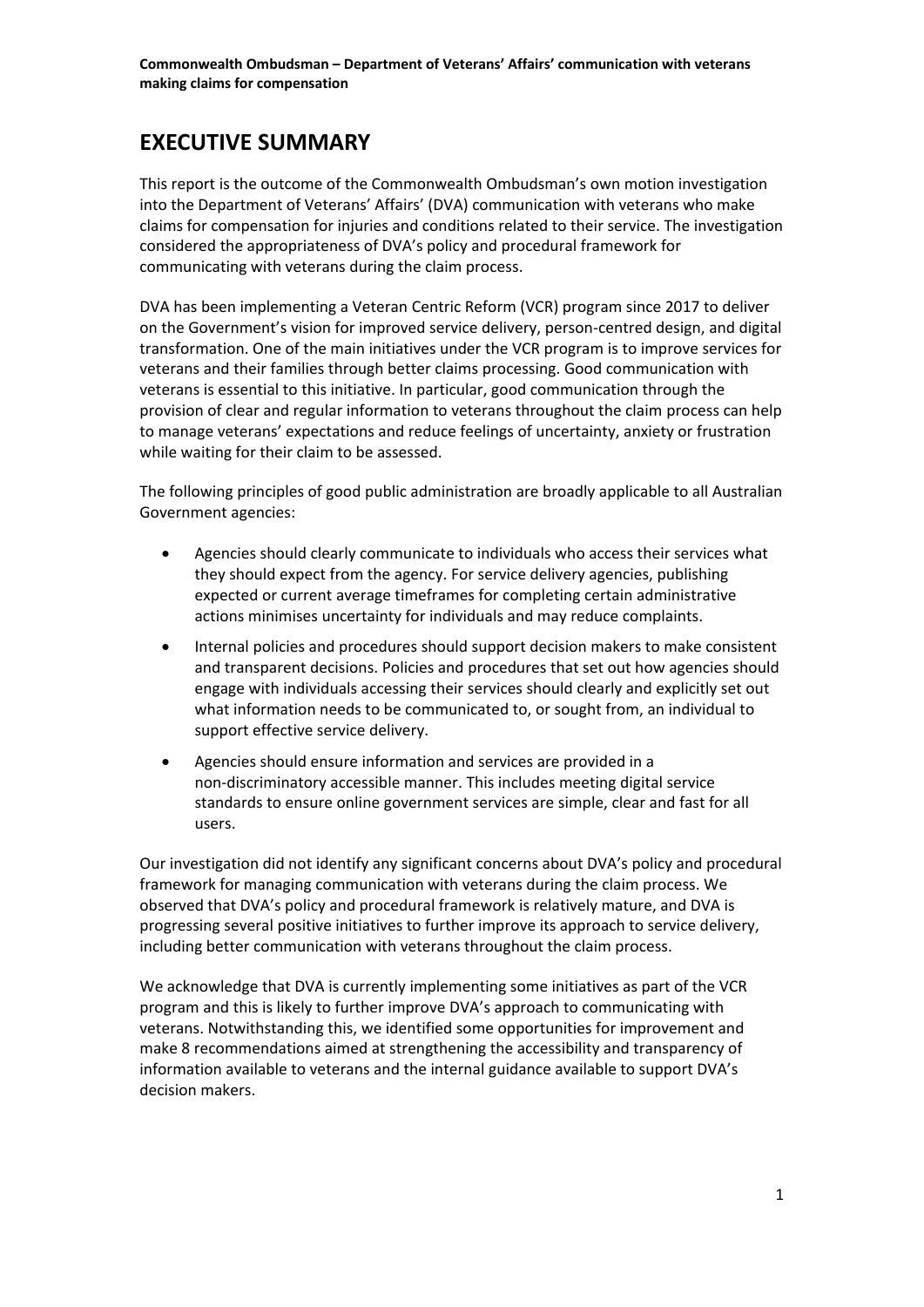#### **RECOMMENDATION 1: PUBLISH TIMELINESS STANDARDS**

We recommend DVA publish and update regularly, current average processing timeframes for claims under the *Veterans' Entitlements Act 1986, Military Rehabilitation and Compensation Act 2004* and *Safety, Rehabilitation and Compensation (Defence-related claims) Act 1988*.

#### **RECOMMENDATION 2: DIRECT VETERANS TO PUBLISHED TIMELINESS STANDARDS**

We recommend DVA include in its acknowledgement letters to veterans, a statement advising that current average processing timeframes are published on its website.

#### **RECOMMENDATION 3: REVIEW INFORMATION ON DVA WEBSITE**

We recommend DVA introduce a policy requiring regular review of its webpage design and content about compensation claims to ensure information is published consistent with the Australian Government Digital Service Standards.

#### **RECOMMENDATION 4: UPDATE INFORMATION REQUIRED IN ACKNOWLEDGMENT LETTERS**

We recommend DVA update its Guidelines to include all information delegates should include in acknowledgement letters.

#### **RECOMMENDATION 5: PUBLISH INFORMATION ABOUT GENERAL CLAIM PROCESS**

We recommend DVA publish information that outlines the general steps involved in the claim process.

#### **RECOMMENDATION 6: DEVELOP GUIDANCE TO ASSIST DECISION-MAKERS COMMUNICATING WITH VETERANS WITH UNALLOCATED CLAIMS**

We recommend DVA develop guidance materials to assist its staff to communicate with veterans so they can identify and make decisions on claims that should be prioritised.

#### **RECOMMENDATION 7: DEVELOP POLICY ABOUT FREQUENCY AND MODE OF CONTACT EXPECTED WITH VETERANS**

We recommend DVA develop a policy to outline the frequency and mode of contact it requires delegates to have with veterans.

#### **RECOMMENDATION 8: COMMUNICATE CONSEQUENCES OF NOT PROVIDING INFORMATION**

We recommend DVA clearly outlines to veterans as early as possible, the potential consequences of not providing additional information.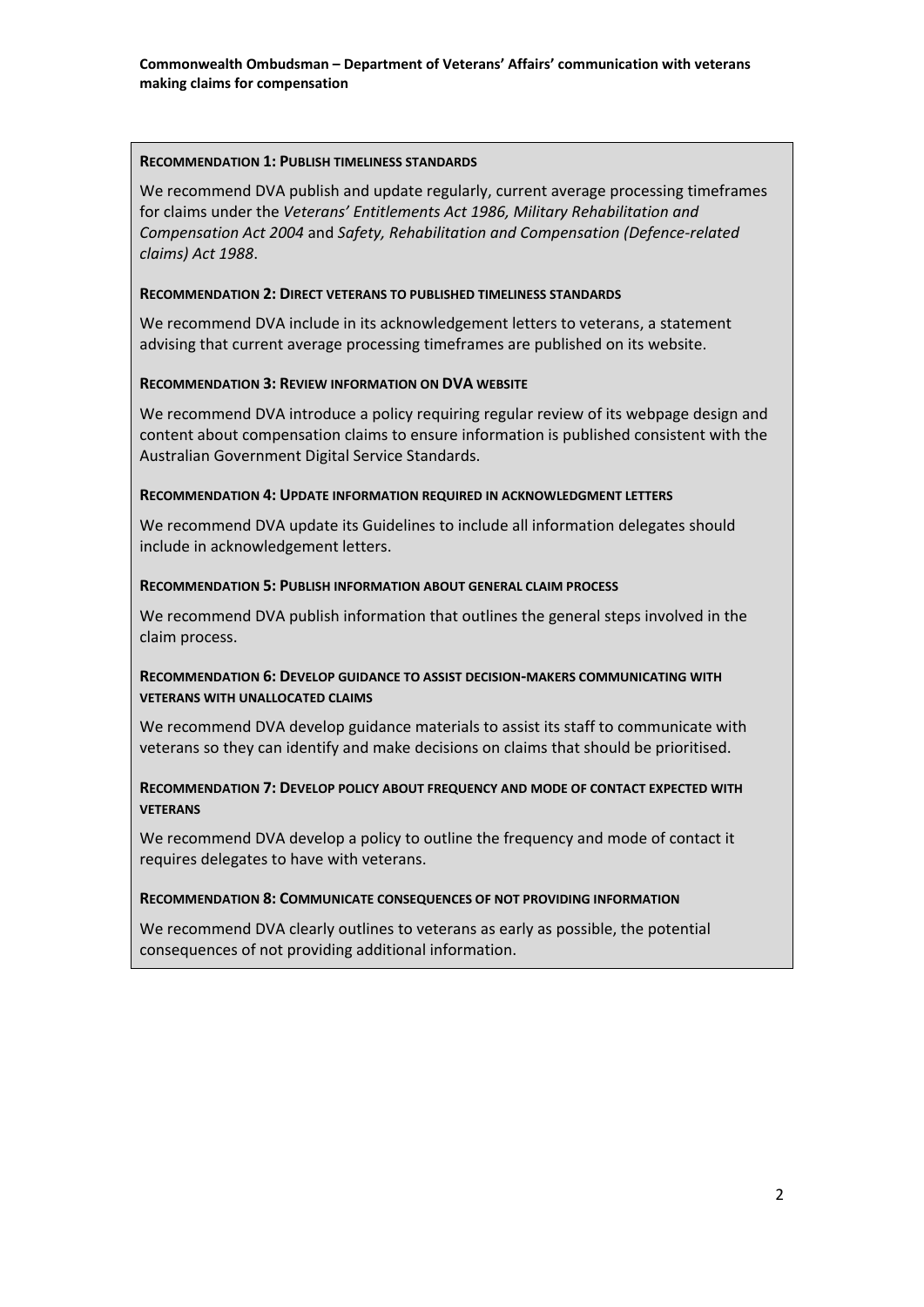## <span id="page-4-0"></span>**Part 1: INTRODUCTION AND SCOPE OF INVESTIGATION**

1.1. The Department of Veterans' Affairs (DVA) is responsible for delivering Australian Government programs for war veterans, serving and former serving members of the Australian Defence Force, the Australian Federal Police and their families.<sup>1</sup> DVA offers a range of support and services as part of these programs, including facilitating access to compensation, income support, rehabilitation, funded health care and other services to improve health and wellbeing outcomes for veterans and their families.<sup>2</sup>

1.2. In 2017, DVA commenced the Veteran Centric Reform (VCR) program to improve support to veterans, including facilitating easier and faster access to support and services. The 6-year reform program aims to achieve better service delivery to the veteran community through targeted changes to DVA's business processes and policies, and redevelopment of information and communications technology systems.<sup>3</sup>

1.3. DVA is in its fourth year of the VCR program and is reporting significant improvements to its service delivery approaches, including an updated agency website and the introduction of an online claim platform, MyService.<sup>4</sup>

1.4. DVA acknowledges while it is making progress to improve service delivery to veterans, more work is needed to give veterans and their families the support they need from DVA.<sup>5</sup> In particular, DVA is prioritising improving the claim processing system and reducing waiting times for veterans and their families.<sup>6</sup>

1.5. In 2019–20 DVA reported a 15 percent increase in claims for compensation, on top of an 83 per cent increase in claims during 2018-19. DVA attributes the unprecedented volume of claims to 'the connection to and engagement with veterans and their families because of the success of the VCR'. The significant increase in claims is impacting DVA's ability to meet timeliness targets and created a backlog of claims yet to be processed.

## <span id="page-4-1"></span>**The Ombudsman's role**

1.6. Under Part IIA of the *Ombudsman Act 1976* (Ombudsman Act) the Ombudsman is also the Defence Force Ombudsman. The Ombudsman can investigate complaints about administrative actions of Australian Government departments and agencies, including DVA. The Ombudsman may also investigate, on their own motion, administrative actions of an Australian Government department or agency in the absence of a specific complaint.

1.7. This investigation was initiated by the Ombudsman on their own motion. This investigation recognises that DVA's VCR program and the effective delivery of services

<sup>&</sup>lt;sup>1</sup> DVA (Department of Veterans' Affairs) (2019) Our purpose | Department of Veterans' Affairs, [accessed 24 August 2021](https://www.dva.gov.au/about-us/overview/our-purpose)

<sup>&</sup>lt;sup>2</sup> DVA (Department of Veterans' Affairs) (2021) Who we are | Department of Veterans' Affairs, accessed 20 September 2021

<sup>3</sup> DVA (Department of Veterans' Affairs) (n.d.) [Veteran Centric Reform,](https://www.dva.gov.au/sites/default/files/files/about%20dva/budgets/2017-18/veterancentricreform.pdf) accessed 17 June 2021

<sup>4</sup> DVA (Department of Veterans' Affairs) (2020[\) Department of Veterans' Affairs Annual Report](https://www.dva.gov.au/sites/default/files/dva-annual-report-2019-20.pdf)  [2019-20,](https://www.dva.gov.au/sites/default/files/dva-annual-report-2019-20.pdf) accessed 17 June 2021

<sup>&</sup>lt;sup>5</sup> DVA (Department of Veterans' Affairs) (2021) Securing the future of veteran welfare and support | [Minister for Veterans' Affairs,](https://minister.dva.gov.au/news-and-media/securing-future-veteran-welfare-and-support) accessed 20 August 2021

<sup>&</sup>lt;sup>6</sup> DVA (Department of Veterans' Affairs) (2021) Veterans claims system to be overhauled | Minister [for Veterans' Affairs,](https://minister.dva.gov.au/news-and-media/veterans-claims-system-be-overhauled) accessed 21 October 2021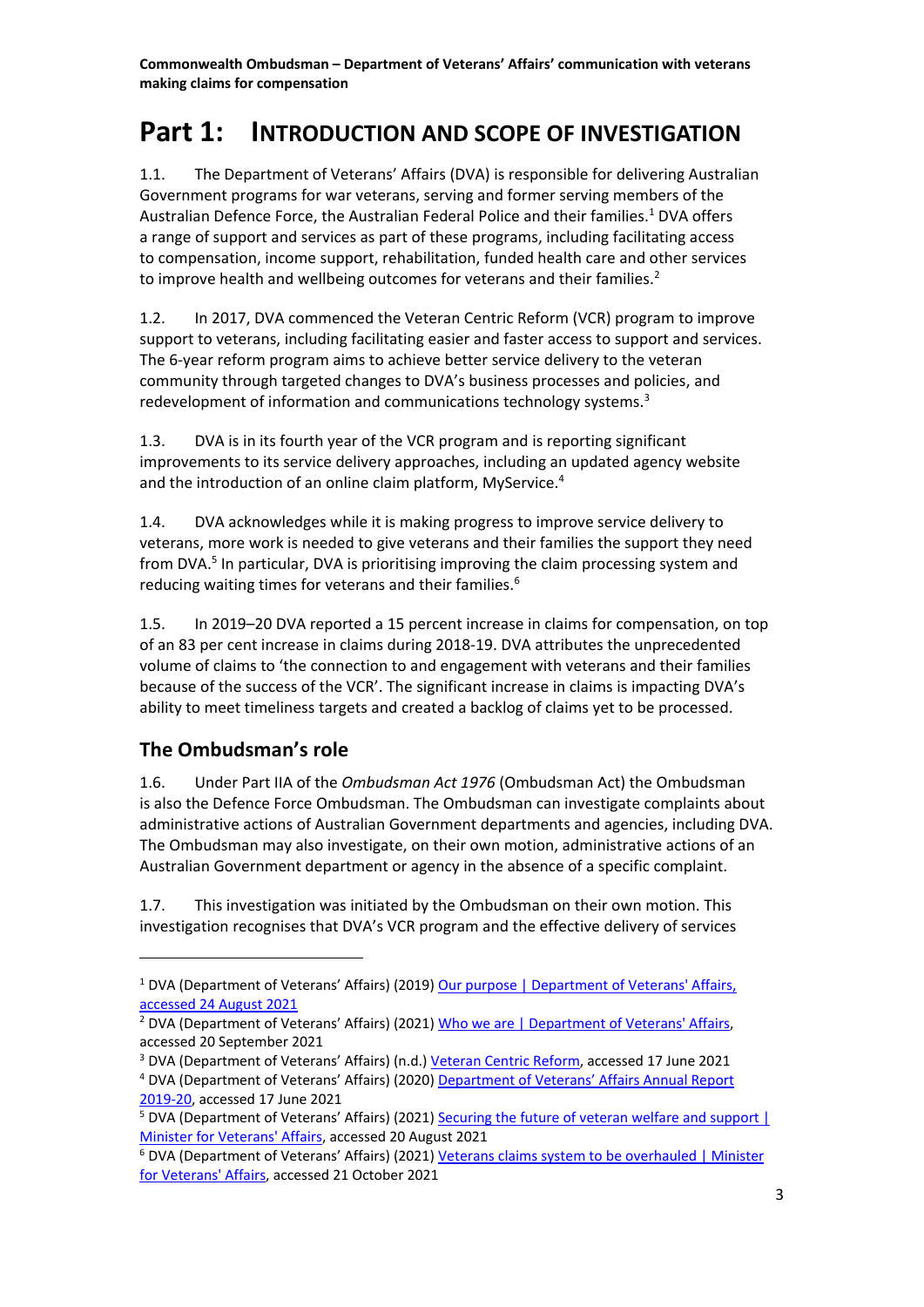to veterans is of interest to both the public and the Parliament. This investigation aims to provide assurance over, and support improvements to, one specific aspect of these ongoing reforms – communication with veterans making claims for compensation.

## <span id="page-5-0"></span>**Objective and scope**

1.8. This investigation considers the appropriateness of DVA's policy and procedural framework for communicating with veterans making a claim for compensation for injuries or health conditions related to their service.<sup>7</sup> We also consider DVA's approach to communicating with, and providing appropriate assistance to, at-risk veterans, which DVA defines as veterans who may be 'seriously ill, vulnerable or at risk of self-harm or harm to others'.

1.9. To assess whether DVA's procedural framework is appropriate, we examined the policies and procedures in place to support delegates to communicate with veterans at 3 points in the claim process: claim lodgement, claim assessment and claim outcome (see Figure 1). In this report, 'delegates' refers to the DVA staff responsible for assessing and making decisions about claims for compensation administrated under the *Military Rehabilitation and Compensation Act 2004* (MRCA), *Safety Rehabilitation and Compensation (Defence-related Claims) Act 1998* (DRCA) and *Veterans' Entitlements Act 1986* (VEA).



*Figure 1: Investigation scope and focus areas*

 $7$  DVA provides compensation and other benefits to veterans who are injured or endured health conditions as a result of their service under the *Veterans Entitlement Act 1986* (VEA); *Safety, Rehabilitation and Compensation (Defence-related claims) Act 1988* (DRCA) and the *Military Rehabilitation and Compensation Act 2004* (MRCA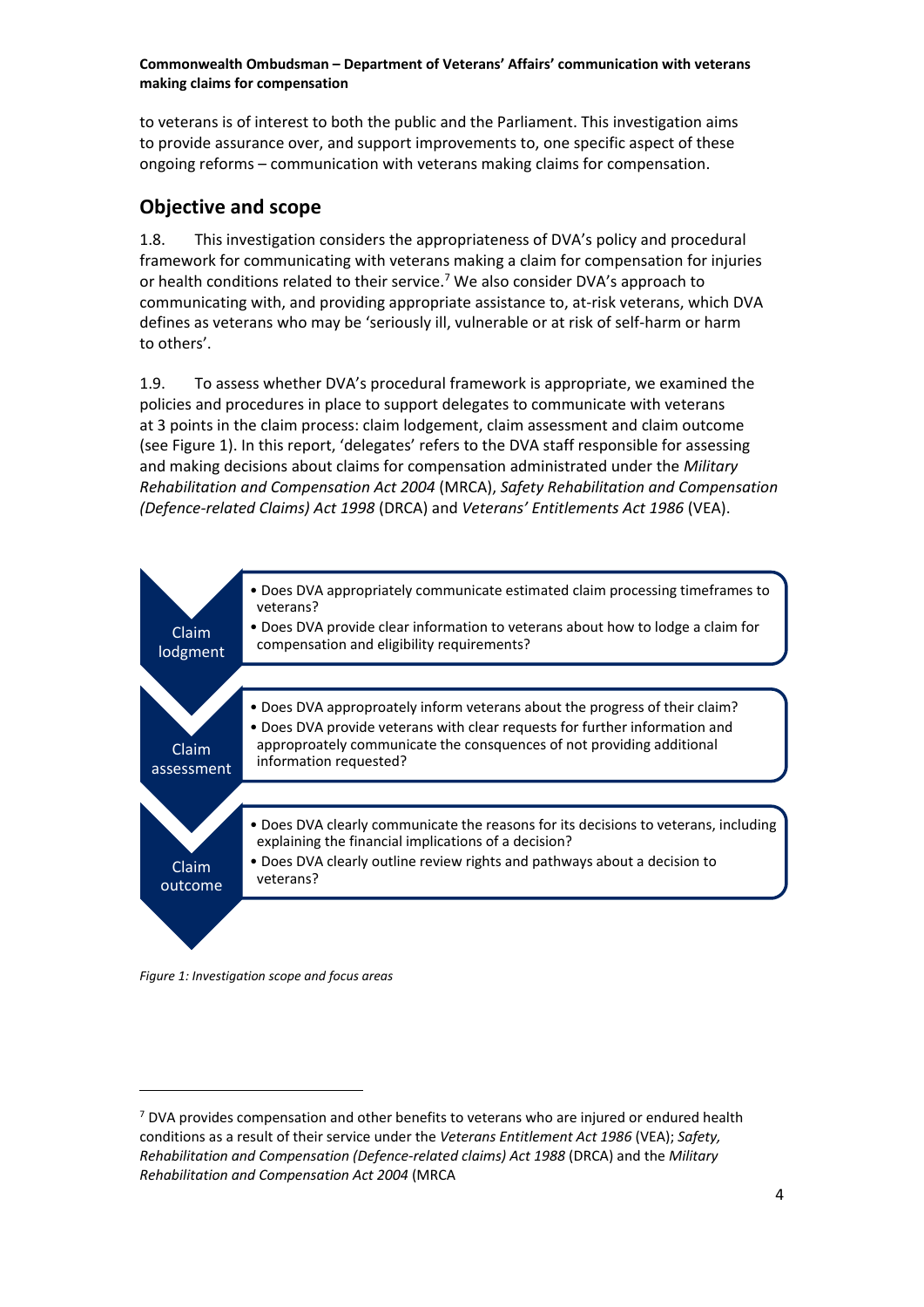- 1.10. This investigation did not consider:
	- DVA's communication with ex-service organisations or advocates
	- DVA's communications about claim types other than compensation for injuries or health conditions related to service, including compensation to dependents following a service-related death of a member
	- DVA's compliance with policies and procedures
	- how DVA makes decisions on whether to accept or deny claims
	- veterans' individual experiences of the claim process.

### <span id="page-6-0"></span>**Methodology**

1.11. We conducted a desktop review of DVA's website to consider the information DVA publishes to provide veterans with information about eligibility requirements and the process for making a claim for compensation for injury or health conditions related to service. We reviewed:

- DVA's online forms for claiming compensation for injuries or health conditions related to service
- webpages with information about compensation claims, including service criteria eligibility, benefits available for specific conditions, and how to make a claim
- webpages with information about how to appeal a decision made by DVA about a claim.

1.12. In April and May 2021, we met with DVA to gain an understanding of how it manages veterans' claims for compensation in practice. DVA provided information about:

- how claims submitted by veterans are registered by DVA
- how claims are screened by DVA staff for the purposes of identifying at-risk veterans who may require additional assistance or prioritisation and how the Triage and Connect (TAC) team aims to support these veterans
- what happens when a claim is allocated to a delegate for assessment
- how veterans are notified about the outcome of their claim
- how delegates communicate with veterans about the progress of the claim
- recent initiatives designed by DVA to enhance the veteran experience, including a demonstration of the MyService portal and an overview of DVA's ongoing outcome letters improvement project.

1.13. The briefings provided by DVA informed our formal request for information under section 8 of the Ombudsman Act, which included a request for all internal policies and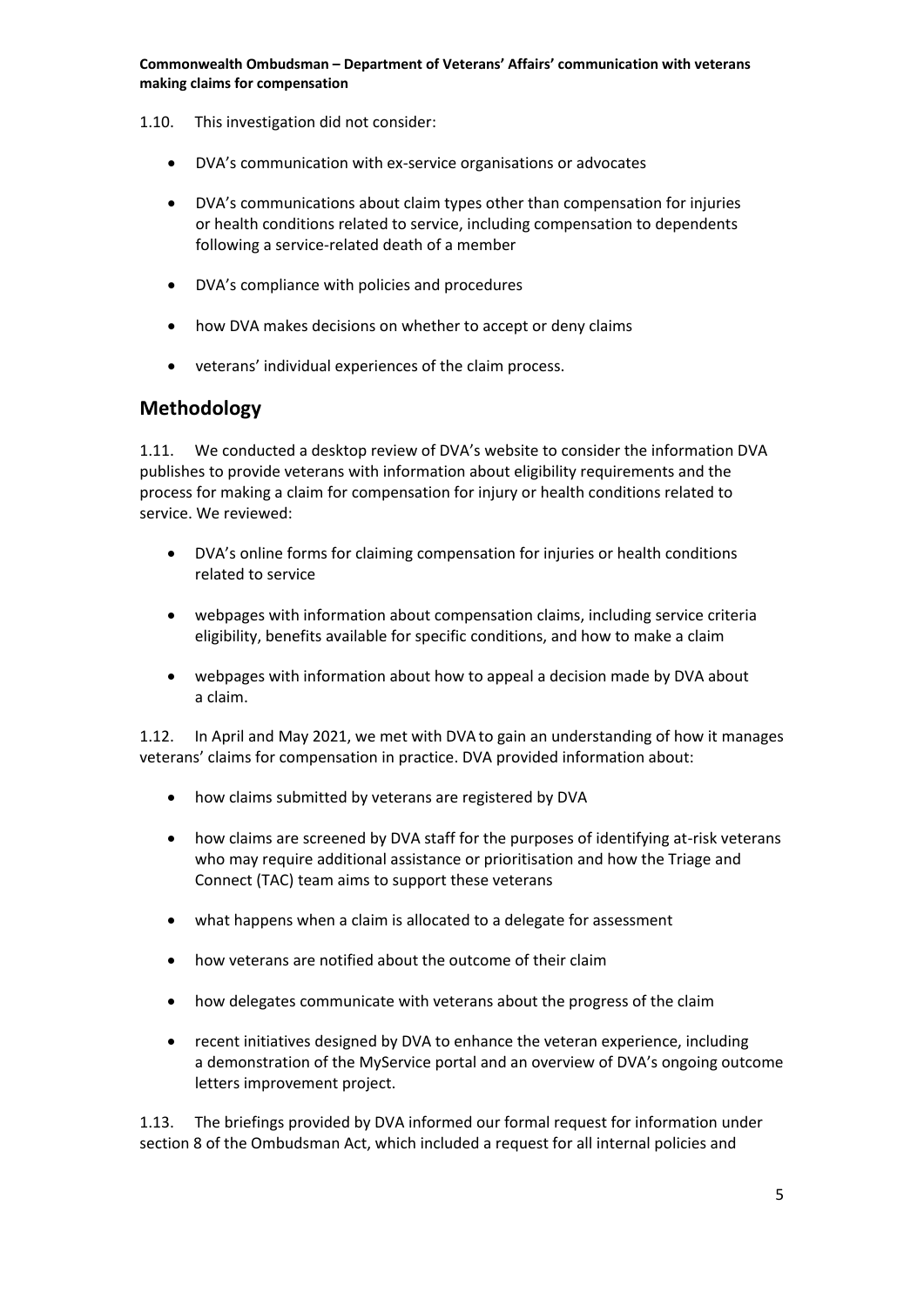procedures that set out DVA's approach to communicating with veterans during the claim process.

1.14. We obtained access to DVA's beta version of the MyService portal, which allowed us to access all current features of the portal that are available to a veteran with a MyService account. Reviewing the MyService portal enabled us to consider whether DVA provides clear information to veterans about how to lodge a claim via MyService and the documentation required to support a claim.

1.15. We also reviewed a small sample of de-identified communications between DVA and veterans who claimed compensation for injuries or health conditions related to their service. The Office requested DVA identify claims under the VEA, MRCA and DRCA that included outcomes that were successful and unsuccessful, and instances in which DVA identified atrisk veterans. We selected a random sample of these claims for review. We did not design the sample to be representative or assess compliance, but to assist our assessment of whether DVA's policies and procedures appropriately support its staff in practice when communicating with veterans.

1.16. The Office provided the Secretary of DVA with the opportunity to comment on the draft report. DVA's response is attached to this report.

1.17. The Office thanks those staff from DVA who provided information to assist with the investigation.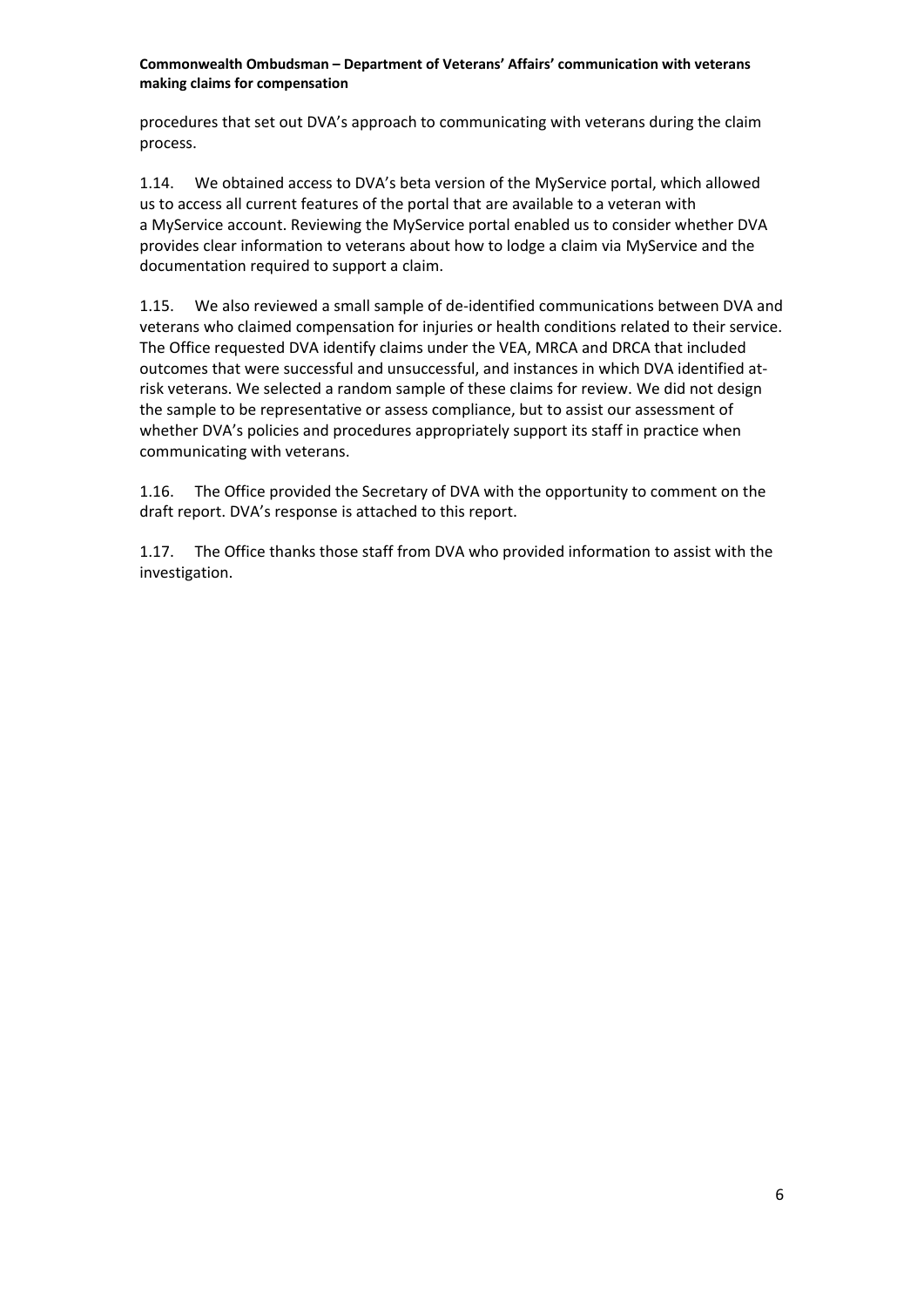## <span id="page-8-0"></span>**Part 2: IMPROVING COMMUNICATION WITH VETERANS**

2.1. DVA progressed several improvements to business processes and policies under the VCR program with the aim of improving the delivery of services to the veteran community through better communication. We considered whether revised policies and procedures support effective communication with veterans during the claim process.

2.2. We also assessed whether the standards set by DVA in its Service Charter support appropriate communication with veterans and considered progress taken by DVA to improve communication with veterans as part of its Letters Improvement Project.

## <span id="page-8-1"></span>**DVA's communication strategies**

2.3. DVA's Channel Strategy and Correspondence Strategy form part of DVA's service delivery framework and outline DVA's plans to improve communication with veterans. These two strategies have separate, but related functions: a channel strategy usually sets out a formal plan for providing a service to a customer, while a correspondence strategy sets out a plan for how the entity will communicate with a customer while providing those services.

2.4. DVA's Channel Strategy outlines how it intends to improve access to DVA services for veterans under the VCR program.<sup>8</sup> The Channel Strategy supports a plan to assist eligible veterans to use self-service methods, enabling DVA to free up staff to better support veterans with more complex claims or needs. DVA advised us that to successfully implement its Channel Strategy, it will need to achieve the following in the next 2 years:

- increase the functionality of MyService
- simplify its correspondence to veterans
- improve tools, such as chat support, to assist veterans to access support
- improve case management systems.

2.5. DVA's Correspondence Strategy provides that all communications to veterans should be simple, consistent in timing and adapted to the needs and preferences of the veteran. It acknowledges that correspondence to veterans often varies significantly between business areas and this inconsistency can be distressing for veterans. It sets out DVA's plan for improving communication with veterans, including transitioning to digital communication, and states that it respects the choices and preferences of veterans to decide how they want or need to receive correspondence.

2.6. The Correspondence Strategy recognises the importance of engaging with veterans and advocates to ensure veterans' preferences are considered in the transition to online services and communications. We understand DVA is in the process of implementing both its Channel Strategy and Correspondence Strategy. DVA's plan to consult veterans about its transition to digital communication is consistent with a better practice approach to designing government services that consider the needs of users.

<sup>8</sup> DVA advised at the time of the investigation that the Channel Strategy will require updating to reflect budget measures announced for 2021–22.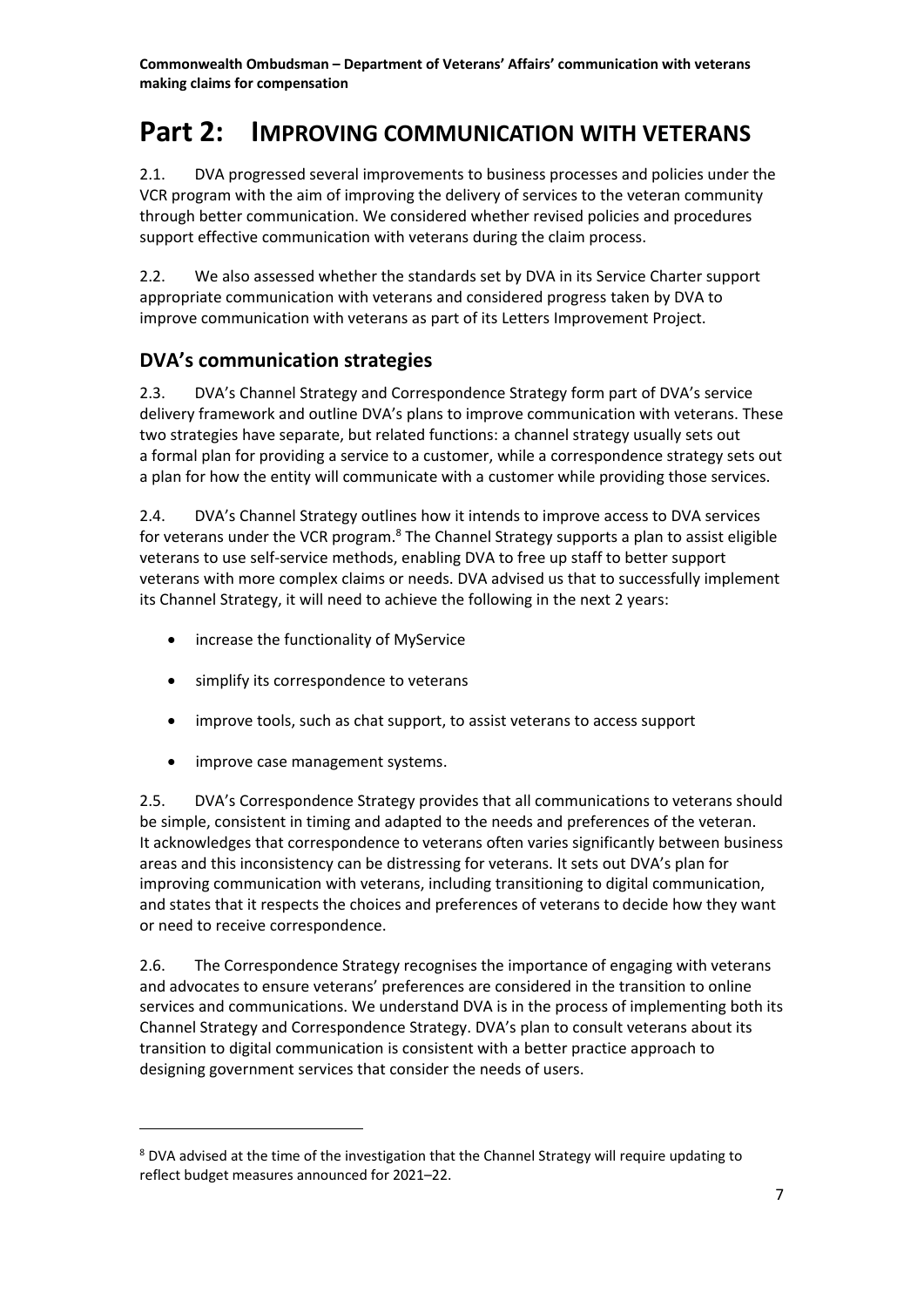## <span id="page-9-0"></span>**DVA's Service Charter**

2.7. A Service Charter is a public document that advises what an organisation does, how to communicate with the organisation, and the standards of service that customers can expect. All Commonwealth organisations engaged in service delivery must develop service charters.<sup>9</sup>

2.8. In October 2019, DVA removed the public version of its Service Charter from its website.<sup>10</sup> DVA informed us that due to the recent increase in claims received and the difficulty forecasting how quickly delegates will work through their current caseload, the updated Service Charter (which was subsequently published in September 2021) will no longer include claim processing timeframes. DVA advised it intends to continue to publish performance indicators, including claims processing targets, in its Annual Reports.

2.9. Administrative delays can happen despite an agency's best effort to avoid them. In our Office's recently published insights report, Preventing and Managing Administrative Delays, we explain that the absence of timeliness standards for completing administrative actions can create uncertainty and frustration for people, which can lead to complaints.<sup>11</sup> Developing and publishing timeliness standards for services assists agencies to:

- manage expectations of individuals accessing the agency's services and reduce uncertainty
- mitigate the risk of increased work due to complaints and follow up contacts with individuals
- keep the agency accountable which can promote confidence in government.

2.10. We acknowledge that DVA may not always be able to accurately predict timeframes for processing claims, particularly where there are significant changes in the level of resources needed to deliver this service. While expected timeframes may not always be accurate, we consider it better practice for agencies to publish the current average timeframes for completing administrative action. These average timeframes should ideally be re-assessed and re-published each financial year, or when a significant measurable change in processing timeframes occurs.

#### **Recommendation 1**

We recommend DVA publish and update regularly, current average processing timeframes for claims under the *Veterans' Entitlements Act 1986, Military Rehabilitation and Compensation Act 2004* and *Safety, Rehabilitation and Compensation (Defence-related claims) Act 1988*.

2.11. Our Office's Preventing and Managing Administrative Delays insight report emphasises the importance of communicating effectively with individuals to mitigate the adverse impact that delays in administrative decision making can have. This includes

<sup>9</sup> APH (Parliament of Australia) (2001) [Commonwealth Government Service Charters,](https://parlinfo.aph.gov.au/parlInfo/download/library/prspub/PP446/upload_binary/pp4465.pdf;fileType=application%2Fpdf#search=%22library/prspub/PP446%22) accessed 13 May 2021

<sup>&</sup>lt;sup>10</sup> DVA (Department of Veterans' Affairs) (2021) **DVA Service Charter | Department of Veterans'** [Affairs,](https://www.dva.gov.au/documents-and-publications/dva-service-charter) accessed 5 November 2021

<sup>&</sup>lt;sup>11</sup> Commonwealth Ombudsman (2021) [Preventing and Managing Administrative Delay,](https://www.ombudsman.gov.au/__data/assets/pdf_file/0017/112607/Insights-Report-Preventing-and-Managing-Administrative-Delay-A2176809.pdf) accessed 13 September 2021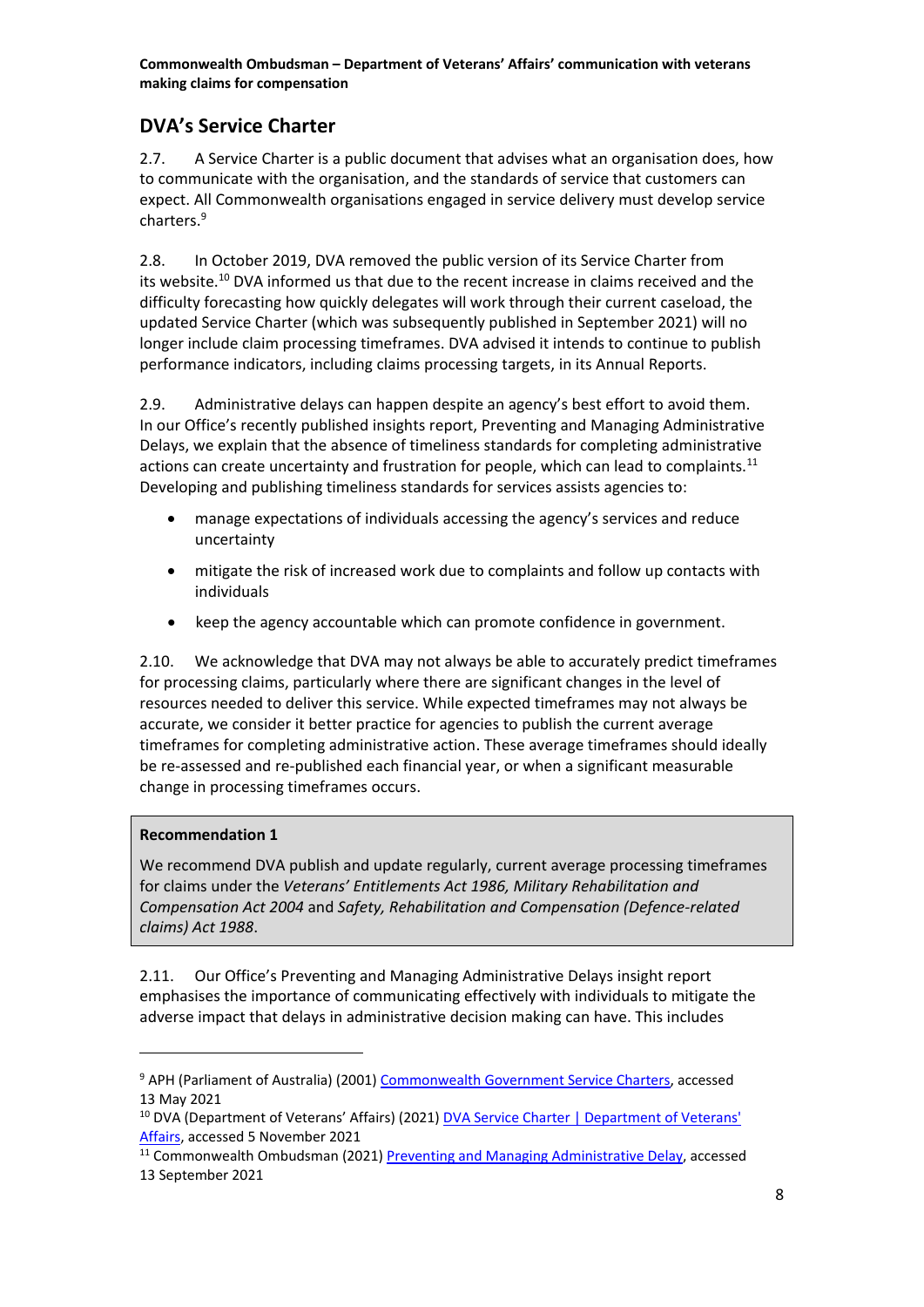communicating a timeframe for completion when acknowledging receipt of a request and advising individuals of situations where agencies are working through a backlog.<sup>12</sup>

2.12. DVA's Claims Management Guidelines (the Guidelines) emphasise 'it is important to keep clients informed, as they may be feeling high levels of anxiety and uncertainty during the claim process.' The claims acknowledgement template letters we reviewed include a paragraph explaining to veterans the potential impact of DVA's current backlog on claim processing times. We consider that directing veterans to DVA's published current average timeframes in its acknowledgement letter will assist DVA to further minimise uncertainty, anxiety or frustration that veterans may experience while waiting for claims to be processed.

#### **Recommendation 2**

We recommend DVA include in its acknowledgement letters to veterans, a statement advising that current average processing timeframes are published on its website.

## <span id="page-10-0"></span>**DVA's Letters Improvement Project**

2.13. In 2019, DVA commenced its Letters Improvement Project to improve the standard of the letter templates used by DVA staff to communicate with veterans. The project is part of DVA's strategy to incorporate a 'layering approach' in its communication to veterans, providing veterans with a succinct version of the most crucial information at the beginning of a letter, and including links to more detailed information available on DVA's website.

2.14. DVA advised us it consulted with veterans, ex-service organisations, health professionals and its own mental health experts to gain feedback on the letters. The feedback received was considered as part of the review of its letters. DVA also advised it sought to incorporate better practice Australian guidelines for managing trauma-related mental health and wellbeing from Phoenix Australia, <sup>13</sup> and readability tools with a view to ensure letter templates support clear and compassionate communication with veterans.

2.15. DVA's Letter Improvement Project is not yet complete, with about a quarter of its letters redesigned at the time of our investigation. We assess the appropriateness of the redesigned letter templates in subsequent parts of this report.

 $12$  Commonwealth Ombudsman (2021) [Preventing and Managing Administrative Delay,](https://www.ombudsman.gov.au/__data/assets/pdf_file/0017/112607/Insights-Report-Preventing-and-Managing-Administrative-Delay-A2176809.pdf) accessed 13 September 2021

<sup>&</sup>lt;sup>13</sup> Phoenix Australia is an international leader and the national centre of excellence in posttraumatic mental health.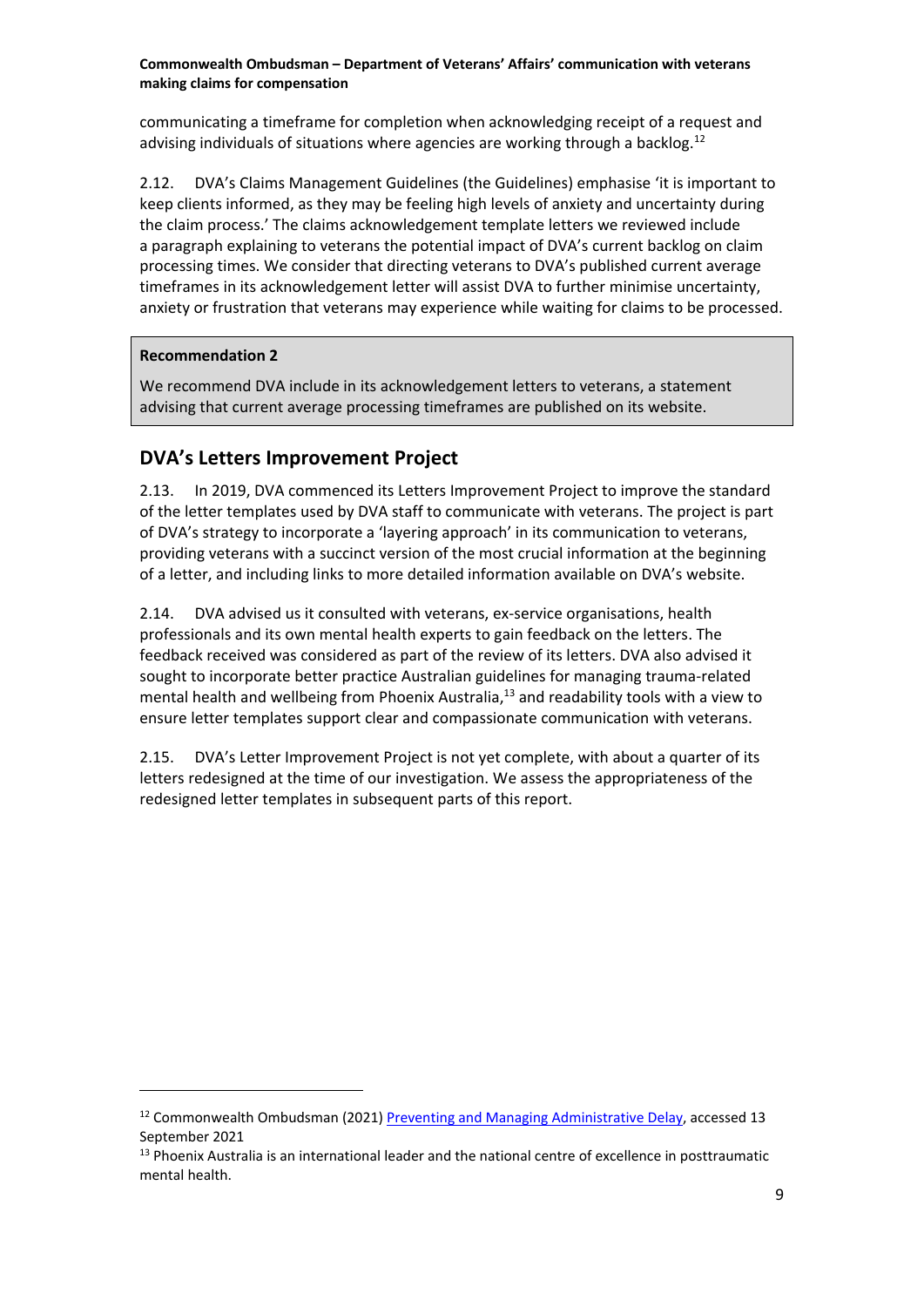## <span id="page-11-0"></span>**Part 3: COMMUNICATION ABOUT CLAIM LODGEMENT**

3.1. We assessed whether DVA provides veterans with clear information about how to lodge claims for compensation on its website, in online and paper-based claim forms and in the MyService portal. We also considered whether DVA acknowledges the receipt of claims promptly, clearly explains the next steps in the claim process and provides veterans with regular updates about the status of a claim.

## <span id="page-11-1"></span>**Accessibility of information on DVA's website**

3.2. The Australian Government's Digital Service Standards (the Standards) and the Style Manual (the Manual) support government agencies to design and deliver digital government services that are simple, clear and fast to use.<sup>14</sup> The Standards and the Manual support website design that is accessible to all users, regardless of their personal ability, and provides that web based information should be consistent, plain and in the language of users.<sup>15</sup>

3.3. We reviewed the information available on DVA's webpages about eligibility requirements and how to apply for compensation to consider whether it is consistent with the Standards and the Manual. We also considered whether information about the legislation under which a compensation claim can be made is expressed in plain, easy to understand language.

3.4. At the time of our investigation, we assessed that most of the information on DVA's website is clear, presented logically and written in accessible language. DVA includes detailed information on its website about how veterans can apply for compensation for injuries or health conditions related to their service. The website also provides information about the benefits that may be available to a veteran depending on their date of service and eligibility entitlements.

3.5. While the claims information on DVA's website broadly meets the Standards and the Manual, there is an opportunity for DVA to improve how information is presented to increase user accessibility. The Manual provides that agencies should structure webpages consistently to enable users to find and understand content easily.<sup>16</sup> The Manual also notes that headings should be consistent in structure, should avoid using questions and use keywords to help users make a connection to the information.<sup>17</sup>

3.6. DVA's website presents information about claims across separate webpages, depending on the legislation DVA administers the compensation and benefits under, with some inconsistencies. For example:

<sup>&</sup>lt;sup>14</sup> DTA (Digital Transformation Agency) (n.d.) About the Digital Service Standard | Digital [Transformation Agency,](https://www.dta.gov.au/help-and-advice/about-digital-service-standard) accessed 14 July 2021

<sup>&</sup>lt;sup>15</sup> DTA (Digital Transformation Agency) (n.d.) 9. [Make it accessible | Digital Transformation Agency,](https://www.dta.gov.au/help-and-advice/digital-service-standard/digital-service-standard-criteria/9-make-it-accessible) accessed 14 July 2021.

<sup>&</sup>lt;sup>16</sup> DTA (Digital Transformation Agency) (2021) [Types of structure | Style Manual,](https://www.stylemanual.gov.au/structuring-content/types-structure) accessed 14 July 2021

<sup>&</sup>lt;sup>17</sup> DTA (Digital Transformation Agency) (2021) [Headings | Style Manual,](https://www.stylemanual.gov.au/structuring-content/headings) accessed 14 July 2021.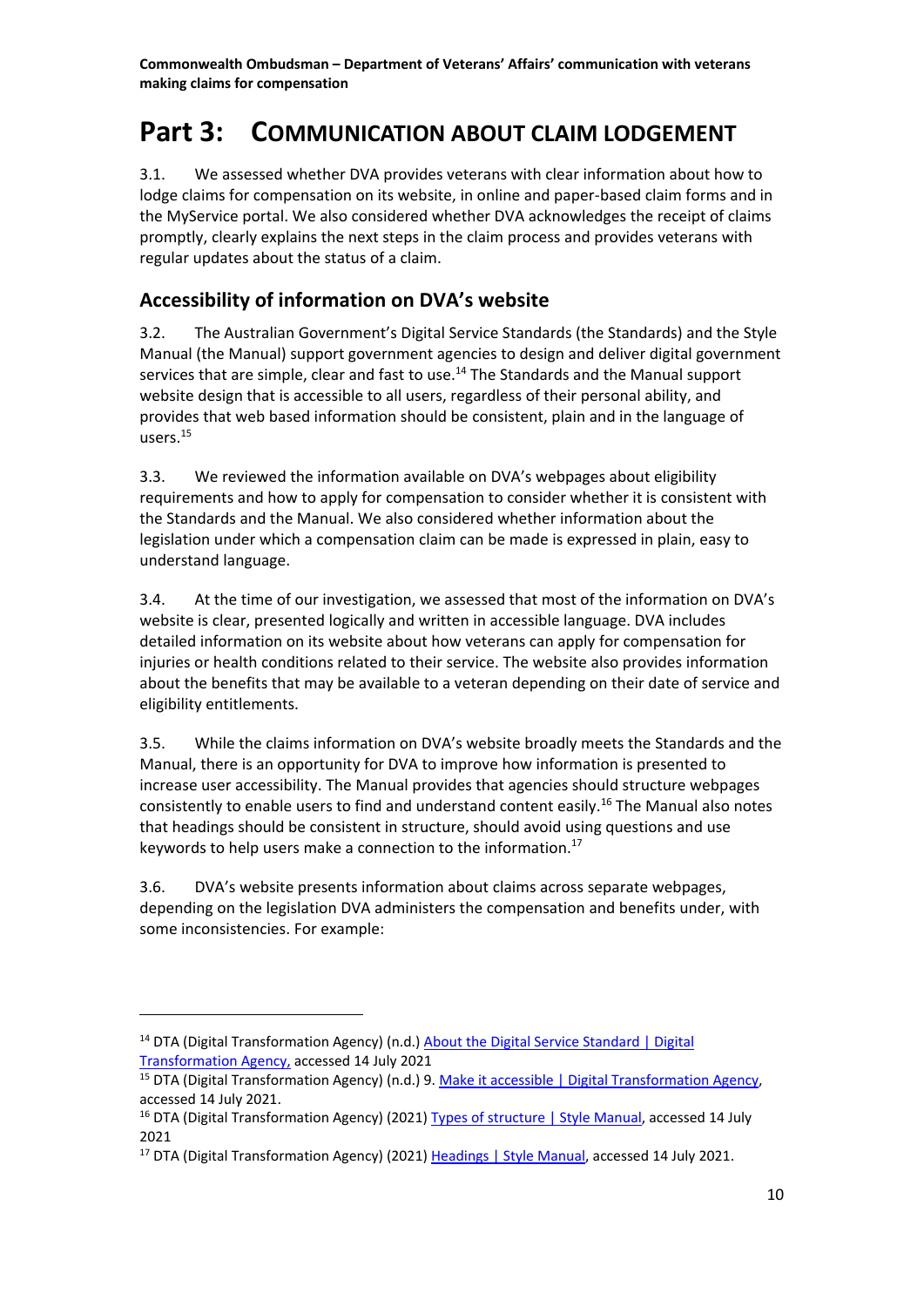- Landing pages about the MRCA, DRCA and VEA provide inconsistent links about the legislation, how to make a claim and benefits or support that are available.
- Webpages providing information about each Act are inconsistently structured and the focus of content is different.
- Headers on the DRCA and MRCA pages are listed as questions, while headers on the VEA page are usually listed as statements.

3.7. Minor changes to DVA's webpages in line with the Standards and the Manual will assist DVA to ensure all individuals who need information about its services and support are able to navigate the webpages easily.<sup>18</sup>

#### **Recommendation 3**

We recommend DVA introduce a policy requiring regular review of its webpage design and content about compensation claims to ensure information is published consistent with Australian Government Digital Service Standards.

#### <span id="page-12-0"></span>**How to make a claim for compensation**

3.8. A veteran who suffers an injury or health condition related to their service may claim compensation and benefits by submitting an online or paper-based form to DVA. Claim forms can be accessed on DVA's website or in person at DVA offices. DVA posts paper-based claim forms to veterans who cannot access the internet or attend a DVA office.

3.9. Veterans may also claim compensation by applying online through DVA's MyService portal. MyService is an online platform launched in April 2017, which aims to streamline the claim process by automatically populating information about the veterans' service and verifying identity information through the Australian Defence Force. DVA advised most claims are lodged through MyService, with over 110,000 claims lodged in the 2019–20 financial year. 19

3.10. For DVA to make a claim decision it must first determine liability, that is, confirm that the injury or health condition is related to service. Paper-based claim forms allow the veteran to claim for multiple conditions in one form, while claims submitted via MyService only allow the veteran to claim one condition at a time. When a veteran lodges a claim for multiple conditions, DVA combines these claims and assigns them to one delegate, wherever possible, so each veteran has a single contact point at DVA.

## <span id="page-12-1"></span>**Providing evidence to support a claim**

3.11. It is better practice for agencies responsible for service delivery to explain clearly to individuals what documentation and evidence they need to provide when using its services. Agencies should make sure the information provided in application forms enables an

<sup>&</sup>lt;sup>18</sup> DTA (Digital Transformation Agency) (n.d.) [9. Make it accessible | Digital Transformation Agency,](https://www.dta.gov.au/help-and-advice/digital-service-standard/digital-service-standard-criteria/9-make-it-accessible) accessed 14 July 2021.

<sup>&</sup>lt;sup>19</sup> DVA (Department of Veterans' Affairs) (2021) Department of Veterans' Affairs Annual Report [2019-20,](https://www.dva.gov.au/sites/default/files/dva-annual-report-2019-20.pdf) accessed 17 June 2021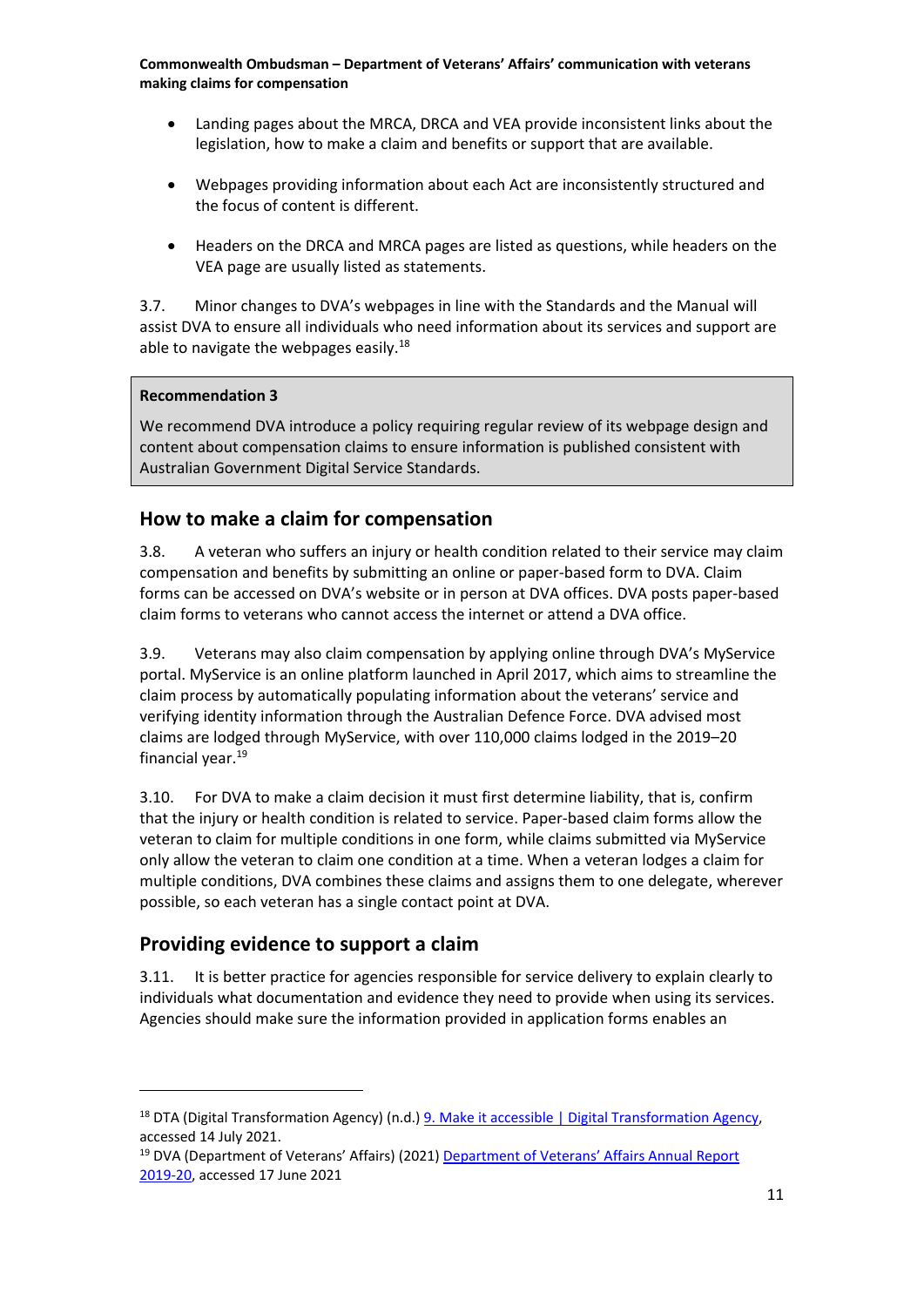individual to make informed choices about actions they will or will not take, including the impact of their actions or decisions.<sup>20</sup>

3.12. We consider the information provided in DVA's claim forms and MyService portal appropriately prompts the individual to provide the supporting evidence required to assist DVA to establish liability. DVA's claim forms and the MyService portal encourage veterans to provide any supporting medical documentation or other relevant evidence, decreasing the likelihood of delays to claim decisions because incomplete information is provided.

## <span id="page-13-0"></span>**Acknowledging receipt of a claim**

3.13. DVA's Guidelines provide that it must send an acknowledgment letter to the veteran to advise their claim was received within 5 days of receipt. Claims submitted via MyService are generally acknowledged sooner than paper-based claims because they are automatically registered in the claim processing system.

3.14. The Guidelines provide that acknowledgment letters must advise veterans:

- that a delegate will contact them when the claim is allocated
- they should contact DVA if their circumstances change
- about information on MyService and the DVA website
- DVA contact details.

3.15. We reviewed a de-identified sample of actual letters to veterans acknowledging their claim for compensation to consider what information DVA provides to veterans about the claim process. Our review found no instances where DVA did not include the information required under the guidelines. However, some letters provided additional information to veterans not covered in DVA's Guidelines. This additional information included:

- the date the claim was received by DVA
- the impact of the backlog on claim processing timeframes
- information about how to access other supports such as Open Arms or provisional medical treatment.

3.16. In November 2021, DVA advised us it recently updated its acknowledgment letter templates to automatically include the additional information we observed in the de-identified sample of letters. We consider the addition of this information is appropriate and aligns with better practice. DVA should update the Guidelines to explicitly list all information that it requires in acknowledgment letters to ensure communication with veterans is both appropriate and consistent between decision makers.

<sup>&</sup>lt;sup>20</sup> Commonwealth Ombudsman (2020) [Commonwealth Ombudsman Insights Report,](https://www.ombudsman.gov.au/__data/assets/pdf_file/0025/111697/Commonwealth-Ombudsman-Insights-October-2020.pdf) accessed 13 September 2021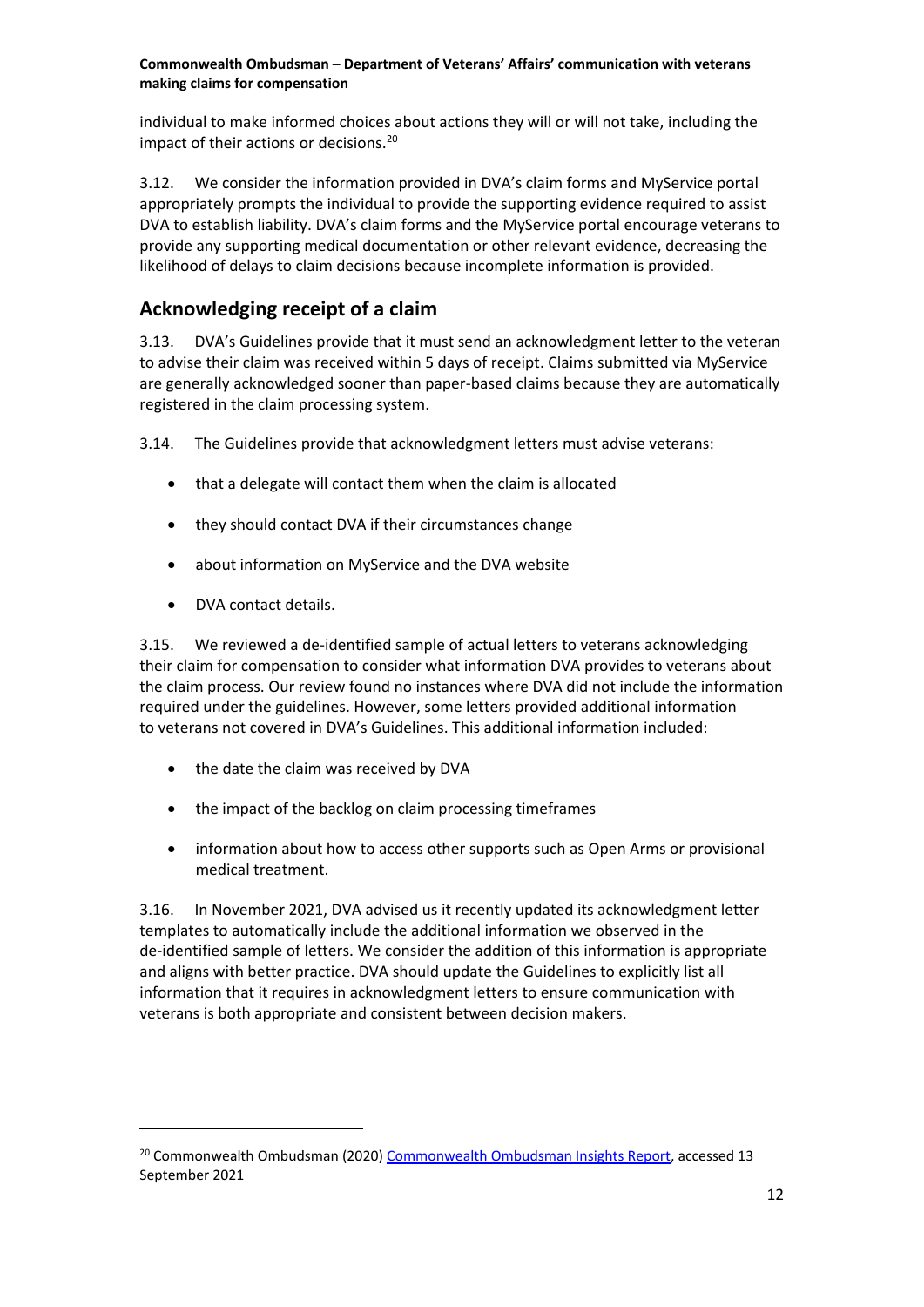#### **Recommendation 4**

We recommend DVA update its Guidelines to include all information delegates should include in acknowledgment letters.

3.17. DVA does not explain in its acknowledgement letters to veterans about the next steps in the claim process. We also found DVA does not include this information in its claim forms, MyService or on its website. In briefings provided to us by DVA, the general stages of the claim process, from lodgement to outcome, were explained clearly and succinctly.

3.18. We consider this information would be of benefit to veterans. DVA should provide veterans with a factsheet or explanation on the general claim process from lodgement to outcome as well as the actions it may take at each stage. This would provide veterans with clear expectations of what they should expect as part of the claim process and may assist to minimise uncertainty or frustration veterans may experience during the claim process.

#### **Recommendation 5**

We recommend DVA publish information that outlines the general steps involved in the claim process.

#### <span id="page-14-0"></span>**Screening claims for at-risk veterans**

3.19. We considered the procedures DVA has in place to support delegates to identify 'at-risk' veterans when communicating with veterans during the claim process. We also reviewed DVA's guidance materials for referring veterans to the Triage and Connect (TAC) team, including scripts for gathering information from at-risk veterans.

3.20. DVA's screening team reviews all initial liability claims to ensure at-risk veterans receive immediate support.DVA considers at-risk veterans to be those who show signs of financial or family hardship, homelessness, serious illness, or are at risk of self-harm or harm to others. DVA also considers other risk factors that indicate a claim should be prioritised, including where a veteran has medically discharged from the ADF, or made claims of serious abuse.

3.21. DVA's Guidelines outline the internal process for screening at-risk veterans. DVA's screening team is responsible for assessing whether a veteran is at-risk based on the information provided in the claim form, accompanying documentation or in DVA's existing records. The Guidelines require the screening team to assign these claims a status of 'action immediately' and allocate the claim for assessment to a delegate without delay.

3.22. DVA's TAC team is responsible for assessing a veterans' personal circumstances to determine the most appropriate action for the claim before making contact. Delegates are guided to refer at-risk veterans to the TAC team or contact the TAC team for advice if they are unsure about making a referral. The TAC team will assign a case manager based on its assessment of the veterans' individual circumstances.

3.23. We consider DVA's procedures provide sufficient guidance to assist delegates to identify at-risk veterans. The guidance supports delegates to understand the individual needs of veterans and to refer to this information to assist them to support veterans to navigate the claim process.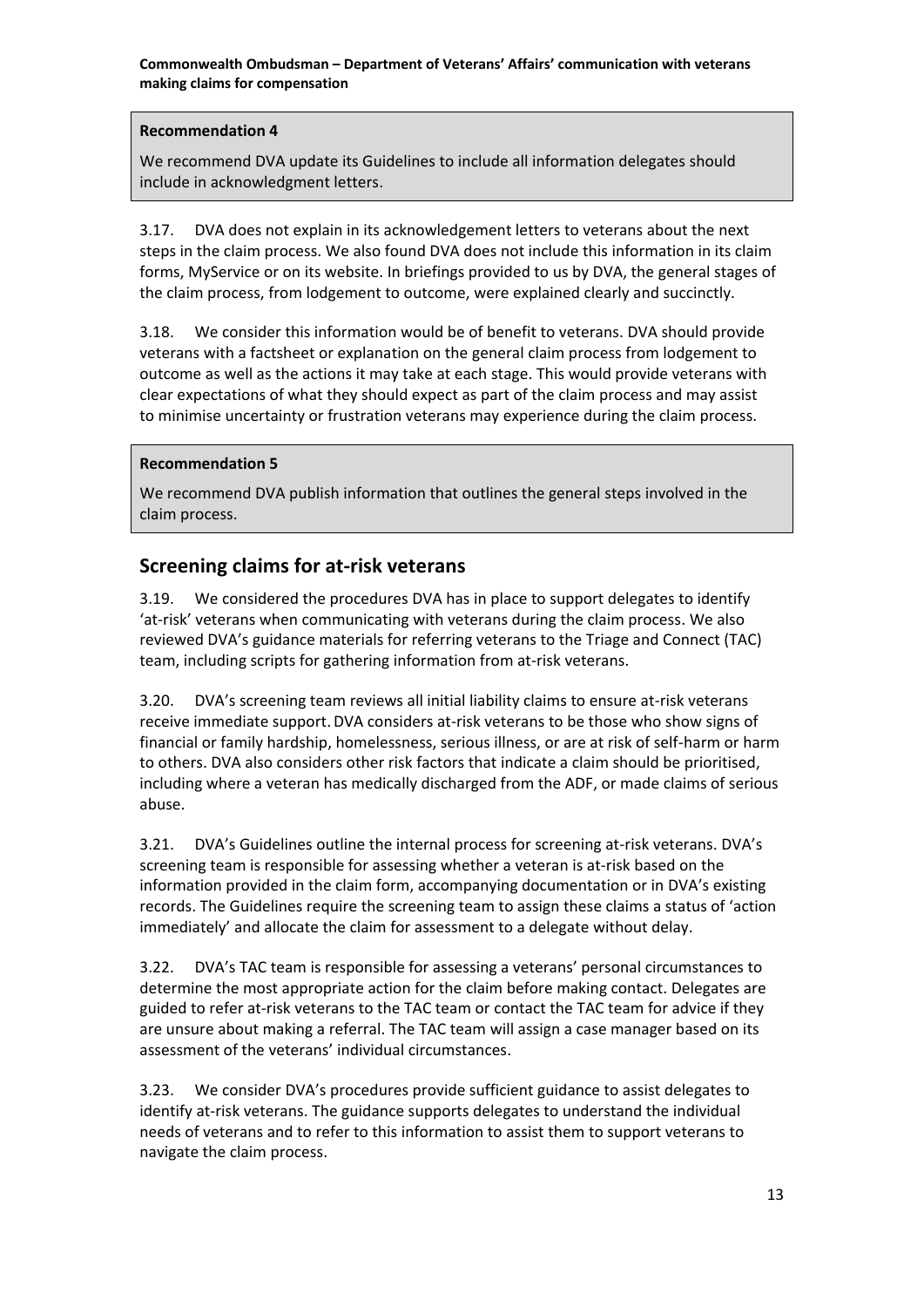## <span id="page-15-0"></span>**Managing unallocated claims**

**Claims that remain unallocated up to 90 days**

3.24. We expect service delivery agencies like DVA to have in place systems to provide updates to individuals at regular intervals about the status of their request for services.<sup>21</sup> We assessed DVA's approach to communicating with veterans whose claims remain unallocated up to 90 days, including its SMS initiative.

3.25. DVA advised us that as at April 2021 it had 500 delegates responsible for assessing claims. DVA aims to provide each delegate with an 'ideal caseload' to ensure allocated claims progress in a timely manner. DVA also advised us that an increase in the number of claims for compensation in recent years resulted in a backlog which lengthened average processing times for claims.

3.26. DVA advised that in May 2021 it began making regular contact with veterans via SMS if their claim remained unallocated after 30, 60 and up to 90 days. If DVA does not have a mobile phone number on file, it sends an email or calls a landline. DVA advised this initiative serves to update veterans about their claim status and prompt veterans to advise DVA of any changes to personal circumstances or request additional support. In our view, this initiative is a valuable prompt for veterans to update DVA regarding any changes in circumstances and keep veterans informed about the status of their claim.

**Claims that remain unallocated after 90 days**

3.27. DVA's Outbound Call (OC) team manages communication with veterans with initial liability claims that remain unallocated after 90 days. DVA advised us the OC team is responsible for contacting veterans to set expectations about claim processing times, provide advice about support services available through DVA and Open Arms and check for changes in veterans' personal circumstances that may indicate a claim should be prioritised. DVA provided us with guidance it gives to the OC team to support its staff to 'deliver and set expectations regarding the claims processing times' which include a flowchart of the general process and points of decision making, as well as talking points to assist with frequently asked questions during the phone conversation with the veteran.

3.28. In our view, the talking points appropriately help the OC team to advise veterans of the current backlog and delay in processing times and provide advice about supports that may be available to them through DVA and Open Arms while they wait for their claim to be processed. DVA's flowchart prompts the OC team staff to check if there are any factors to change claim priority and if the veteran meets the risk criteria during the phone conversation. DVA does not provide the OC team with guidance to support clear communication with a veteran to identify changes in veterans' circumstances or assess if their circumstances meet the risk criteria.

3.29. DVA also advised our Office, if a claim is still unallocated after 365 days, a member of its Claims Support (CS) team contacts the veteran. Similar to the OC team, the CS team also checks for any changes in circumstances that may indicate a claim should be prioritised. DVA

<sup>&</sup>lt;sup>21</sup> Commonwealth Ombudsman (2021) [Preventing and Managing Administrative Delay,](https://www.ombudsman.gov.au/__data/assets/pdf_file/0017/112607/Insights-Report-Preventing-and-Managing-Administrative-Delay-A2176809.pdf) accessed 13 September 2021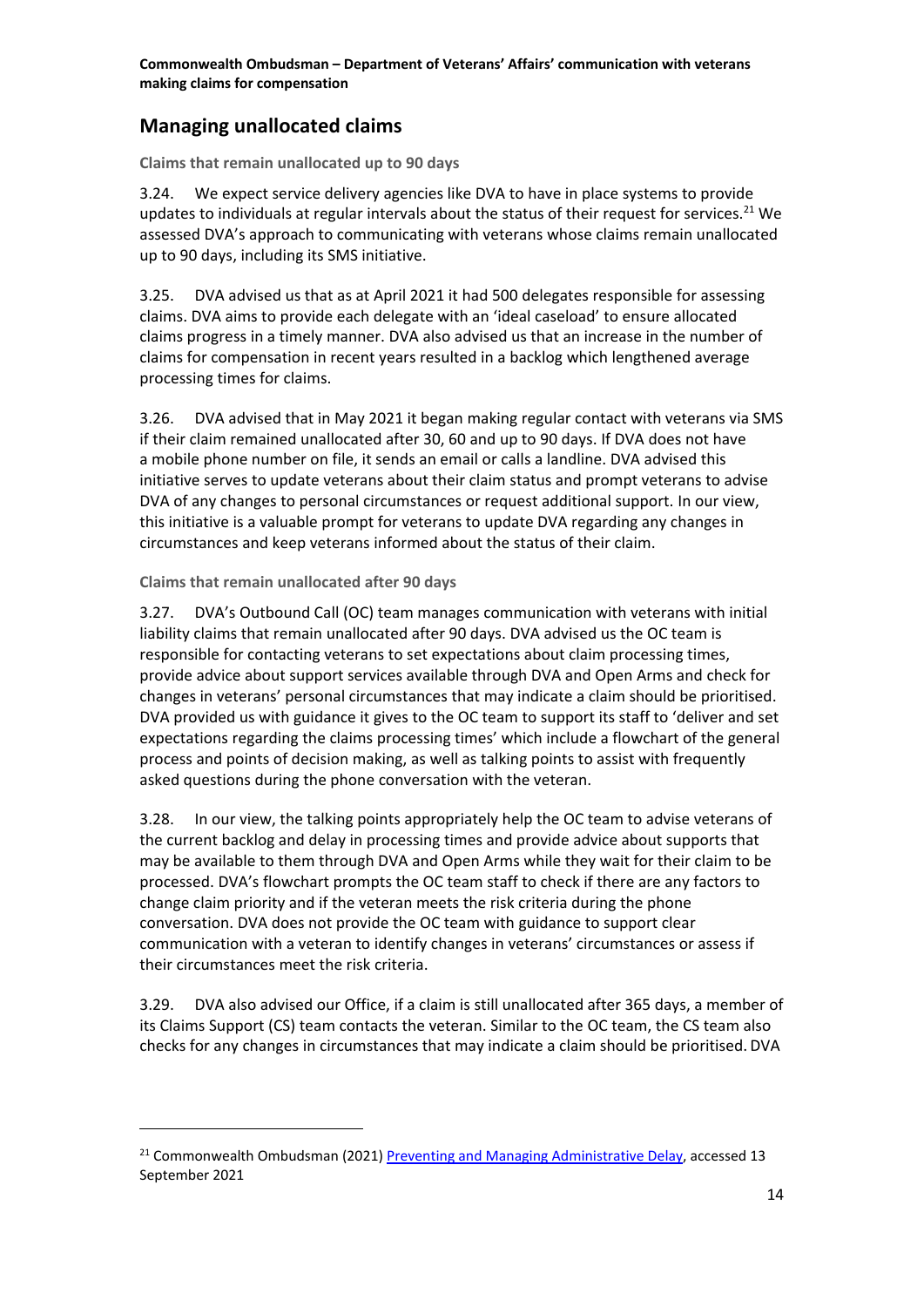did not inform us how often a claim remains unallocated by DVA after 365 days or provide us with any resources specific to the CS team.

3.30. Wherever possible, agencies should support staff with appropriate guidance in policy or procedure to facilitate clear communication with individuals accessing its services about how the agency manages and prioritises claims. This includes ensuring staff are appropriately supported to make decisions consistent with that messaging, including decisions about how a claim should be prioritised.

3.31. We found that DVA provides delegates with sufficient guidance to assist them to identify at-risk veterans at the point at which a claim is initially screened, however it is not clear whether this guidance is also used by staff responsible for communicating with veterans with unallocated claims. DVA should ensure this guidance is provided to these teams and that additional supports are developed so they can appropriately communicate with veterans to elicit information that may indicate a veteran is at-risk. This will assist DVA to communicate with veterans in a clear and consistent manner, and to be able to make decisions to identify at-risk veterans whose claims should be prioritised.

#### **Recommendation 6**

We recommend DVA develop guidance materials to assist its staff to communicate with veterans so they can identify and make decisions on claims that should be prioritised.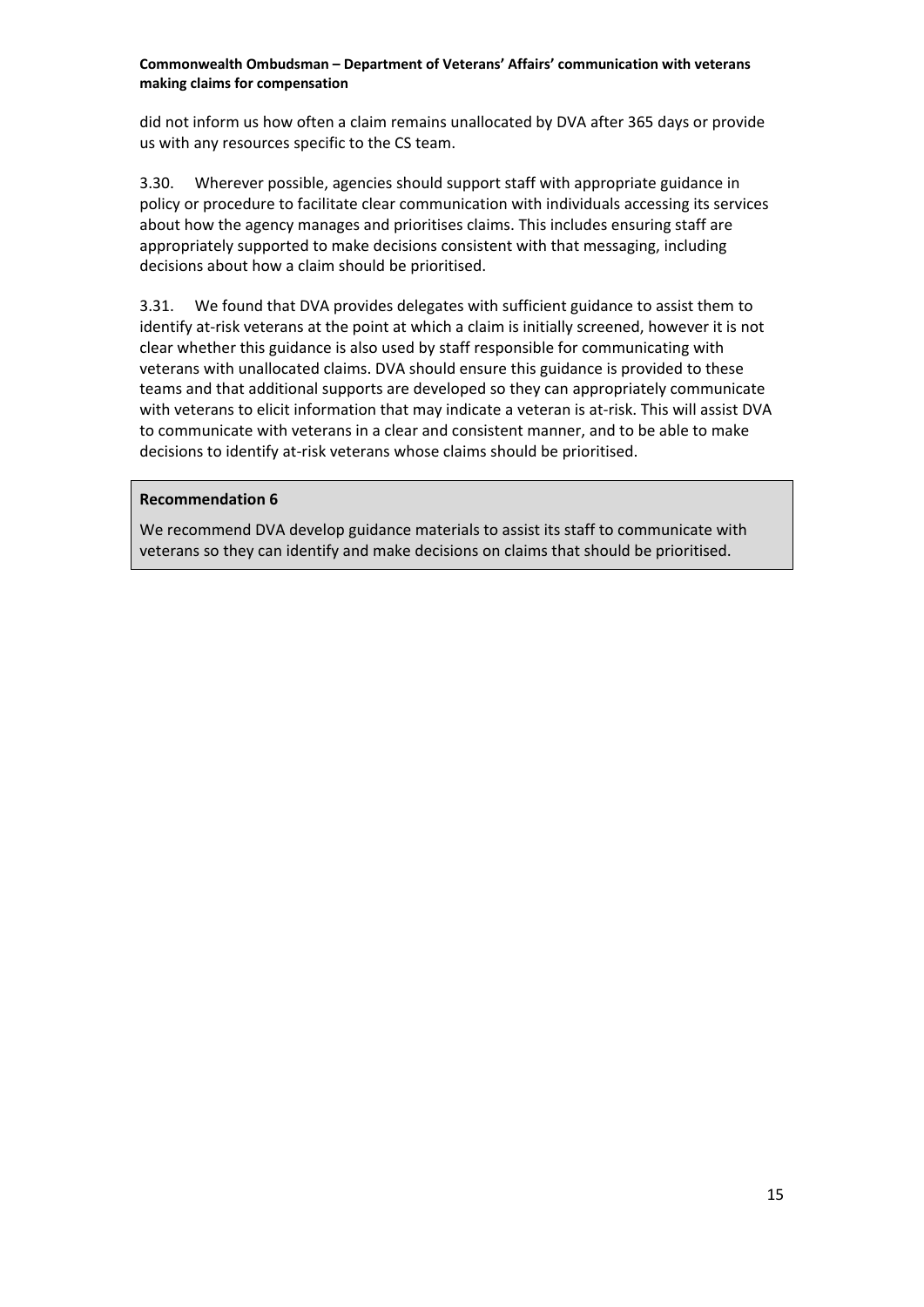## <span id="page-17-0"></span>**Part 4: COMMUNICATION ABOUT CLAIM ASSESSMENT**

4.1. The DVA delegates responsible for communicating with veterans about compensation claims and making decisions about claims are generally 'officer level' staff at Australian Public Service (APS) levels 4–6. Where administrative decision making is delegated, clear internal policies and procedures are an important internal control for supporting accuracy and consistency in those decisions. This includes where staff are responsible for receiving or communicating information as part of a decision-making process, such as claim decision.

4.2. We assessed whether DVA's policies and procedures appropriately support delegates to communicate clearly and accurately with veterans. We considered whether DVA provides veterans with clear and timely progress updates about the status of their claim. We also considered whether requests from DVA for further information during the claim assessment process are clear.

## <span id="page-17-1"></span>**Verbal communication between delegates and veterans**

4.3. DVA's Open Door Policy (the Policy) instructs delegates to call veterans at the start of every claim process. The Policy outlines that the purpose of this phone call is to 'improve service delivery performance and the [veterans'] understanding of the claim process and increase client satisfaction.' The Policy explains that 'good communication is the key to good relationships' and emphasises that phoning veterans at the start of the claim process is important for building rapport between delegates and veterans.

4.4. We assessed whether DVA's Guidelines appropriately support delegates to verbally communicate with veterans making a claim for compensation. We also considered whether the Guidelines give effect to DVA's Policy requirement to contact clients at the start of the claim process.

4.5. The Policy provides that during the initial phone call delegates should discuss 'the likely milestones' and 'any possible delay points.' The Policy includes a script to guide delegates during the mandatory phone call, which includes providing information about the current average timeframe for processing a claim under the relevant Act. DVA has not amended the Policy or the attached script since its issue in March 2013 to reflect recent delays in processing claims for compensation, or the current backlog. The Policy does not include further information about what relevant milestones are, or guidance to support delegates to communicate information about possible delay points.

4.6. DVA's Guidelines, which were amended in October 2020, inform delegates that 'it is important to keep clients informed' and emphasise phoning clients is the 'quickest way to clarify existing information or ask for additional information and explain why it is required.' The Guidelines also provide that delegates should contact a veteran to communicate expected delays in assessing their claim and refer to approved talking points delegates may use at their discretion to support communicating reasons for delays. While it is not clear in the Guidelines which talking points delegates may use, DVA advised that the talking points are the same as those used by the OC team which we previously assessed as appropriate in this report.

4.7. The Guidelines advise delegates to consider referring a veteran to the TAC team if the delegate assesses they meet the criteria of being 'at risk' during the initial phone call.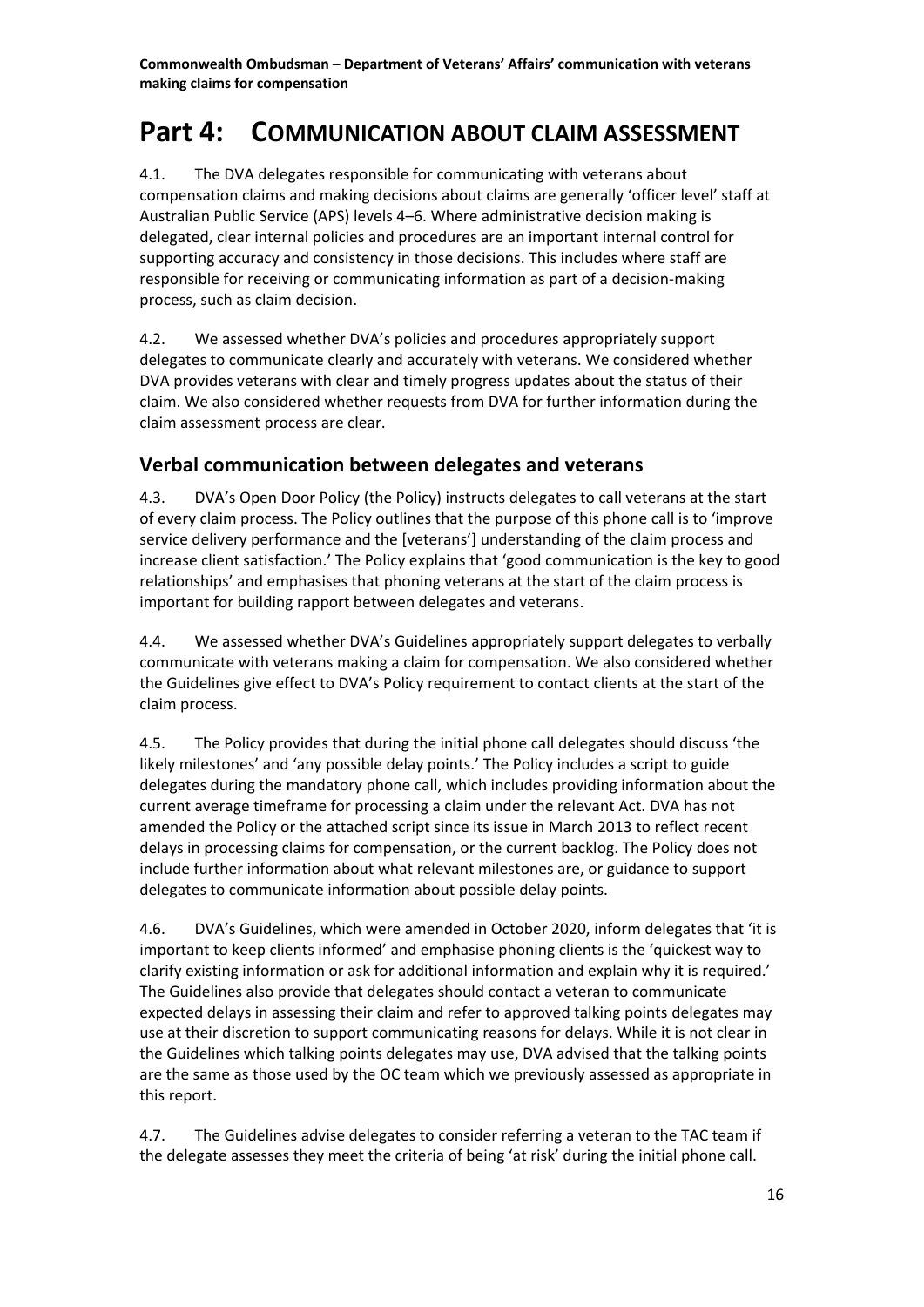Our review of the Policy, and the script attached to the Policy and the Guidelines, found that DVA does not provide guidance for delegates to identify at-risk veterans during the initial phone call.

4.8. DVA's Guidelines emphasise that 'it is important to keep clients informed, as they may be feeling high levels of anxiety and uncertainty during the claim process.' DVA does not expressly address in its policy and procedures what this means in practice. The Policy provides that a delegate should make a minimum of one phone call with a veteran at the start of the assessment process. The Guidelines highlight the importance of good communication by phone between delegates and veterans during the assessment of a claim, but do not expand on what frequency of contact is appropriate or what it means for a veteran to be appropriately informed.

## <span id="page-18-0"></span>**Written communication between delegates and veterans**

4.9. We assessed whether DVA's Guidelines support delegates to keep veterans informed about the progress of their claim in writing. Where important information is being communicated by an agency, providing information in writing gives individuals a permanent record of information that may be considered by the individual in their own time and with support from a third party if needed. It is also important in circumstances where written correspondence may be an individual's preferred means of communication.

4.10. DVA's procedures set out when delegates should update veterans on the progress of their claim, which is dependent on the Act under which the claim is administered. For example, for claims made under the MRCA, DVA's Guidelines require delegates to provide veterans with regular written reports about the progress of their claims, where a claim is not finalised after 60 days and again after 110 days. Progress reports must include details of any outstanding matters and explain the reason for the delay. While DVA advised there is an expectation that progress letters also be sent for claims made under the VEA and DRCA, there is no direction for delegates to do so in the Guidelines.

4.11. We consider DVA would benefit from providing clearer guidance on the frequency and mode of contact it expects between delegates and veterans. While delegates should maintain some discretion to decide the best approach in each case, strengthening policy and procedural guidance will assist DVA to ensure a minimum consistent standard of communication is maintained and the individual needs of each veteran is taken into account.

4.12. This approach is consistent with DVA's Correspondence Strategy, which provides that all communication to veterans should be consistent in timing and adapted to the needs and preferences of the veteran. Regular communication with veterans may assist DVA to ensure veterans have a good understanding of, and realistic expectations about the claim process and the status of their claim, consequently minimising additional anxiety or uncertainty during the claim process.

#### **Recommendation 7**

We recommend DVA develop a policy to outline the frequency and mode of contact it requires its delegates to have with veterans.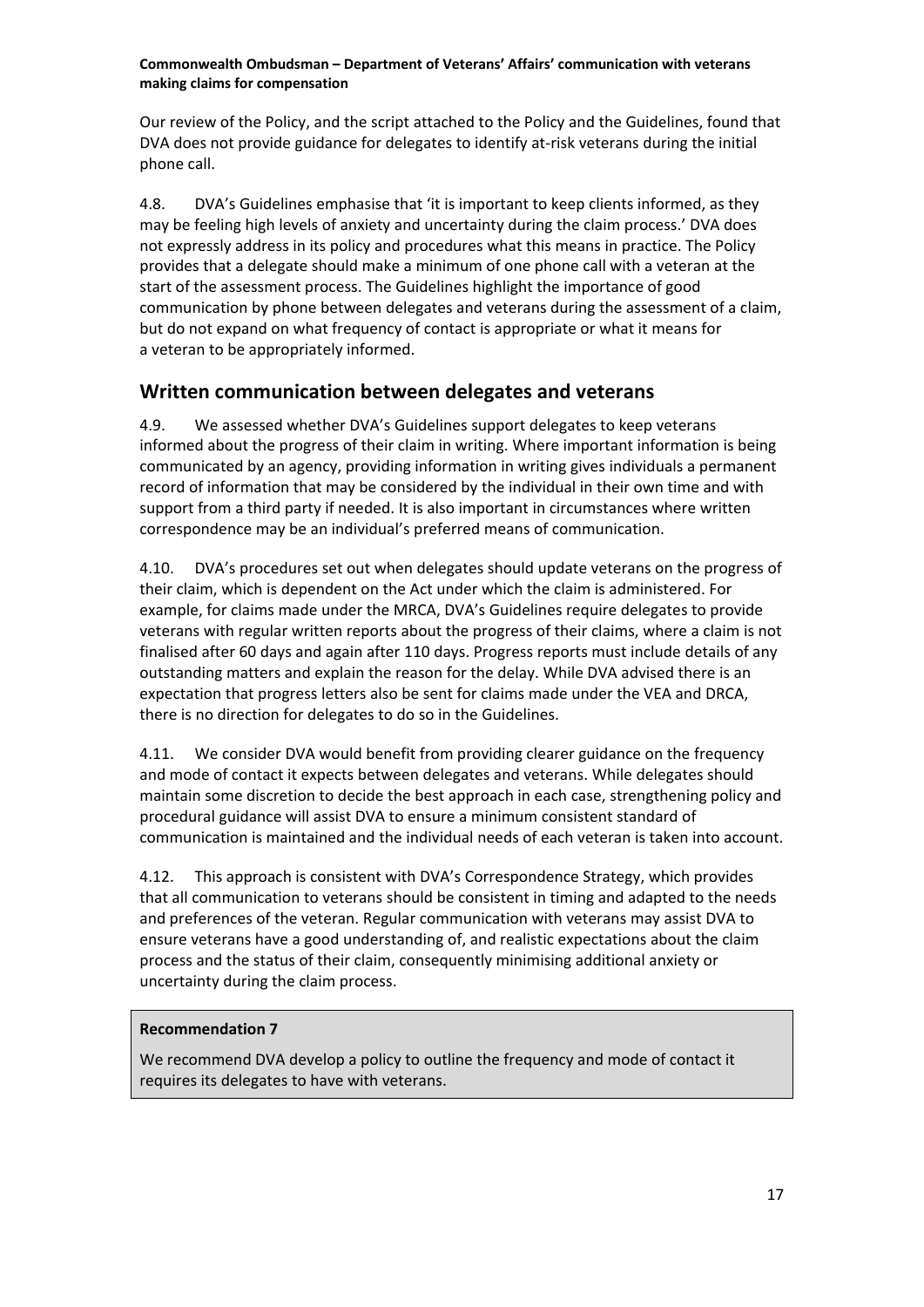## <span id="page-19-0"></span>**Requests for further information**

4.13. We assessed whether DVA's policies and procedures provide appropriate guidance to support delegates to make requests to veterans in a clear and timely manner. We also considered whether DVA clearly explains to veterans the consequences of not complying with a request for additional information.

4.14. Under DVA's Guidelines, delegates must assess the need for additional information and make a request to a veteran within 7 days of a claim being allocated to them. If a delegate considers the existing evidence is not sufficient to decide the claim, it is open to the delegate to request the veteran:

- provide further details about the injury or health condition
- attend a medical examination
- give written consent for DVA to obtain the relevant information from a third party.

4.15. DVA's Guidelines instruct delegates to request any additional information via a phone call to the veteran or their representative in the first instance, before sending a written letter requesting the information. However, DVA advised us that requests for additional information can also be made verbally, without a written letter, for information that is 'easily obtained over the phone'. DVA did not indicate what information it considers to be 'easily obtained over phone' and informed us it does not provide any specific guidance or scripts for delegates to reference when verbally requesting additional information as 'the evidence required varies for each condition that is claimed.'

4.16. The Guidelines require delegates to follow-up receipt of a written request for information by phone call, email or reminder letter to the veteran. The Guidelines also require delegates to supplement their request by sending an SMS to veterans to remind them of upcoming appointments, any additional information that is outstanding or request a return phone call. DVA does not provide delegates with any guidance about when they should contact veterans about receipt of information or when they should send reminders.

4.17. DVA advised us it usually provides veterans with a minimum 28 days to provide the requested information. DVA also advised us that if a veteran fails to respond to a request within the 28-day timeframe, it sends a formal request for the information under the relevant section of the appropriate Act. DVA informed us 'there is no explicit guidance' on sending reminder letters but its practice is to send 2 reminder letters before sending the final reminder letter.

4.18. DVA should consider developing a policy that specifies when delegates must send reminder letters, as well as the final reminder letter. This will ensure consistency in communicating follow-up requests with veterans, and that delegates assess and action follow-up requests for further information in a timely manner.

4.19. Our review of DVA's template letters to veterans found that DVA invites veterans to contact delegates if they require more time to provide any additional information requested. We are satisfied DVA's policy approach to timeframes when managing requests for additional information is appropriately flexible. DVA allows additional time for veterans who may be assessed 'at risk', who are without internet access, living in remote areas or who cannot reasonably meet the 28-day timeframe.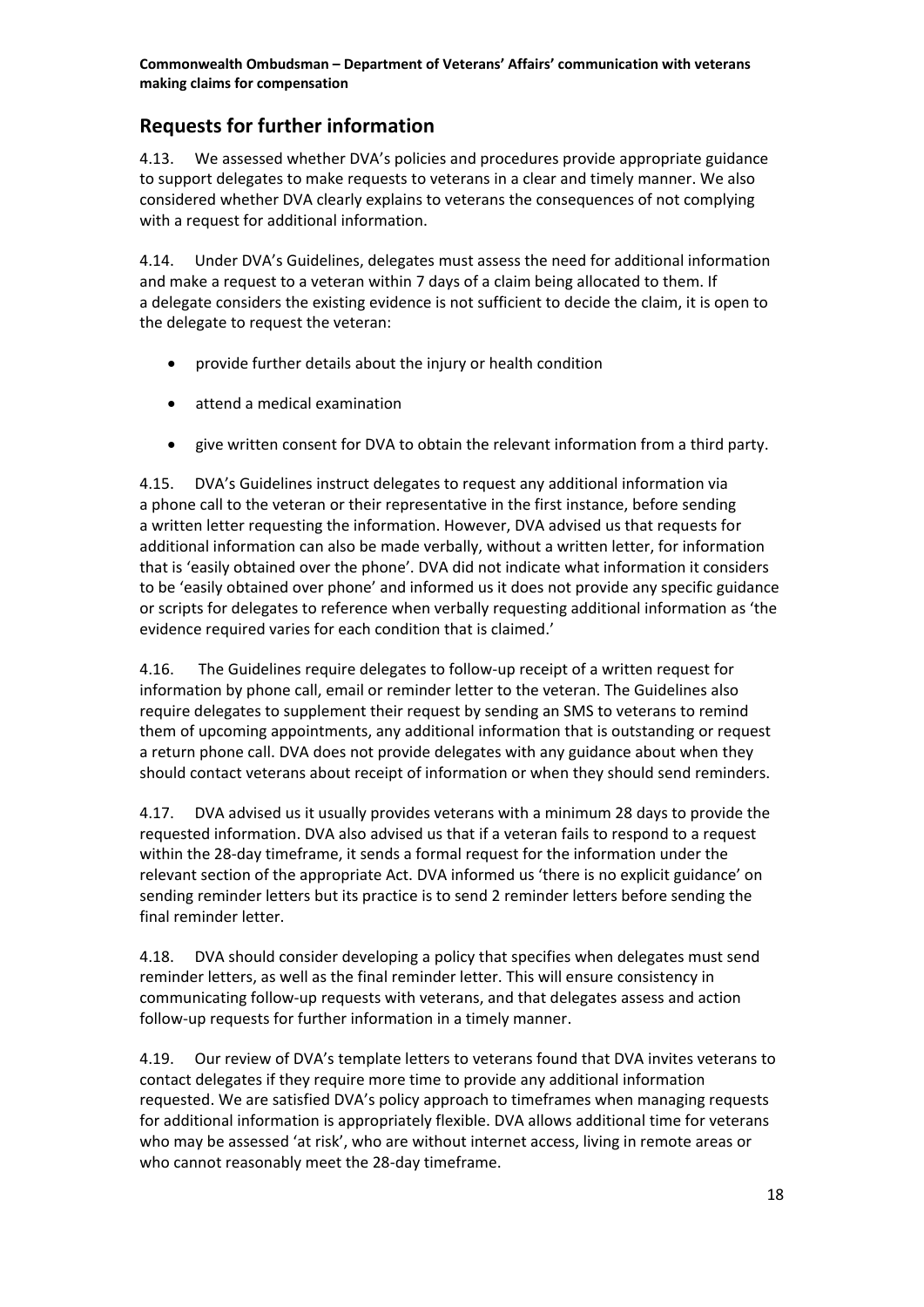4.20. DVA does not clearly communicate the consequences of failing to comply with the request in its initial letter to veterans in requests for additional information. While the initial request letter advises veterans to contact DVA to discuss whether they require more time to respond, it does not outline any potential consequences of not responding, including that the claim may be decided on the basis of the information held by DVA. DVA also does not provide delegates with any specific guidance to assist them to communicate the consequences of not complying with the request for additional information to veterans during the initial phone call.

4.21. DVA should explicitly inform veterans as early as possible, of the consequences of not complying with requests for additional information. This may take the form of a short explanation which explains that not providing information when requested may affect the outcome or progress of their claim. Providing veterans with clear information as early as possible may also limit the requirement to send formal follow-up requests. We consider that in implementing the below recommendation, wherever possible, DVA should consider the most appropriate mode of communicating with the veteran depending on the veteran's individual circumstances.

#### **Recommendation 8**

We recommend DVA clearly outline to veterans as early as possible, the potential consequences of not providing additional information.

#### <span id="page-20-0"></span>**Records of claim decisions**

4.22. DVA's Guidelines clearly instruct delegates to 'make sure all contact is recorded in the appropriate processing system' and to 'keep [the system] updated with the progress of the claim so that you know exactly where you are up to and there is visibility to all staff if delegates are absent.' The Guidelines also set out the procedure delegates should follow to write case notes, which are written records of all interactions, conversations and the reasons for a decision based on the evidence considered by DVA. The Guidelines provide that case notes should be clear, accurate and respectful, noting that veterans have a right to access their records.

4.23. We did not identify any concerns with the requirements in DVA's guidelines. While this investigation did not focus on delegates compliance with policy and procedures, we observed inconsistencies between the requirements set out in DVA's Guidelines and the case notes provided to us as part of the sample of claims for our review. For example, DVA's Guidelines require that 'phone contact[s] must be recorded as a case note' during the initial stages of a claim. Most of the samples reviewed did not record that an initial phone call was made to the veteran. We also observed that the reason for a decision or the evidence relied upon to assess a claim was not always recorded as a case note.

4.24. DVA may wish to consider conducting an internal review of records to ensure case notes are consistent with DVA Guidelines. As case notes form the primary record of decision, assuring compliance with DVA's existing requirements may assist DVA to ensure practices reflect good administrative decision-making principles, including enabling DVA to produce sufficient information to enable a statement of reasons to be easily produced.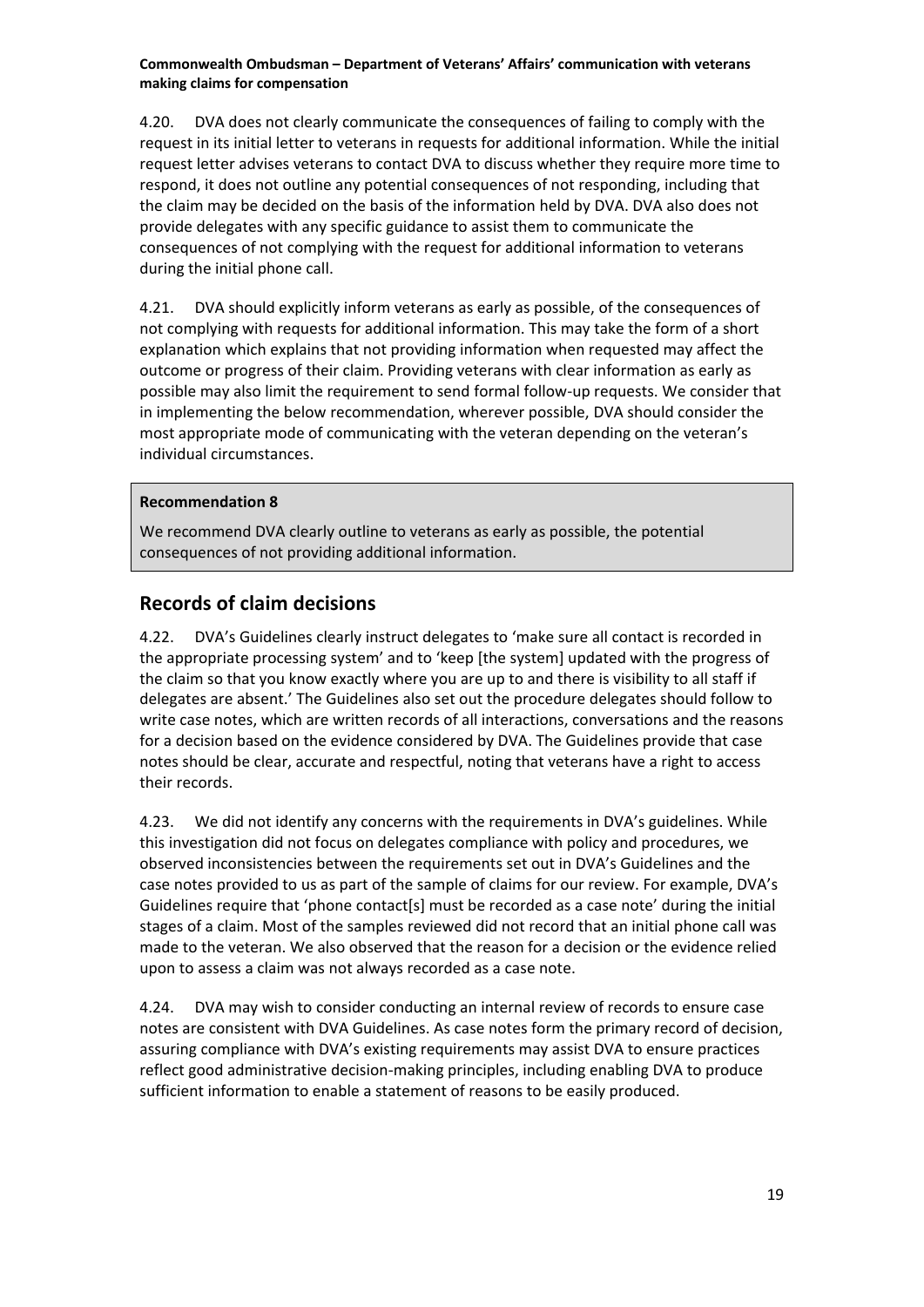## <span id="page-21-0"></span>**Part 5: COMMUNICATION ABOUT CLAIM OUTCOMES**

5.1. We assessed whether DVA clearly communicates to veterans the reasons for its decisions and whether information about review rights and pathways is accessible.

### <span id="page-21-1"></span>**Communicating the reasons for a decision**

5.2. We reviewed DVA's policies and procedures to determine if they help delegates to communicate appropriately and clearly to veterans in writing about the outcome of a claim. We also considered whether guidance to delegates is clear on the requirements for communicating the reasons for a decision, and how the decision may affect the veteran financially.

5.3. We also reviewed DVA's letter templates and a sample of outcome letters to consider whether the letters to veterans were consistent with DVA's Letters Improvement Project and Layering Strategy, which aims to develop letters that are clear, compassionate and effective at conveying key information and outcomes. Where the outcome letters we reviewed included information about how payments are calculated, we also considered whether DVA clearly explains the financial implications of the decision.

5.4. DVA advised us it is introducing a new procedure that will prompt delegates to view guidance documents that explain how to draft a letter to a veteran. DVA did not advise us when this procedure will be introduced. The new procedure will prompt delegates to open a Writing Letters guidance document that instructs delegates to prepare a draft letter using the Standard Letter Template' and the Letters Checklist. The Writing Letters guidance document outlines to delegates that content should be ordered so the most important information, which requires the veteran to act, is listed first. The Letters Checklist aims to assist delegates to verify their letters are 'clear, compassionate and useful' to veterans.

5.5. We are satisfied that DVA's guidance documents appropriately support delegates to write outcome letters that are clear and compassionate. DVA's outcome letter templates use an appropriate tone, are written in plain English and provide easy to understand information about the evidence considered by the delegate to support a decision. DVA's outcome letter templates also clearly set out the obligations of a veteran to notify DVA of any changes in circumstances that may affect future payments and provide clear information on when and how a veteran may request a review of a decision. In the sample of outcome letters reviewed, we observed that delegates write outcome letters in plain English, in an appropriate tone and clearly communicate the reason for a decision.

5.6. We also observed that DVA provides clear explanations to veterans about how payments are calculated based on the accepted level of impairment and informs veterans they may choose between a lump sum or weekly payments if an injury or health condition resulted in permanent impairment. DVA also invites veterans to contact the agency if they would like more detailed information about how calculations are made. DVA clearly outlines that the decision a veteran makes about the payment option is not reversable and provides links to its website for details about the implications of the payment options and advice about finding a qualified financial and legal adviser. Our review determined that DVA's letters sufficiently communicate how payments are calculated and direct veterans appropriately for further information, this was also reflected in the samples we reviewed.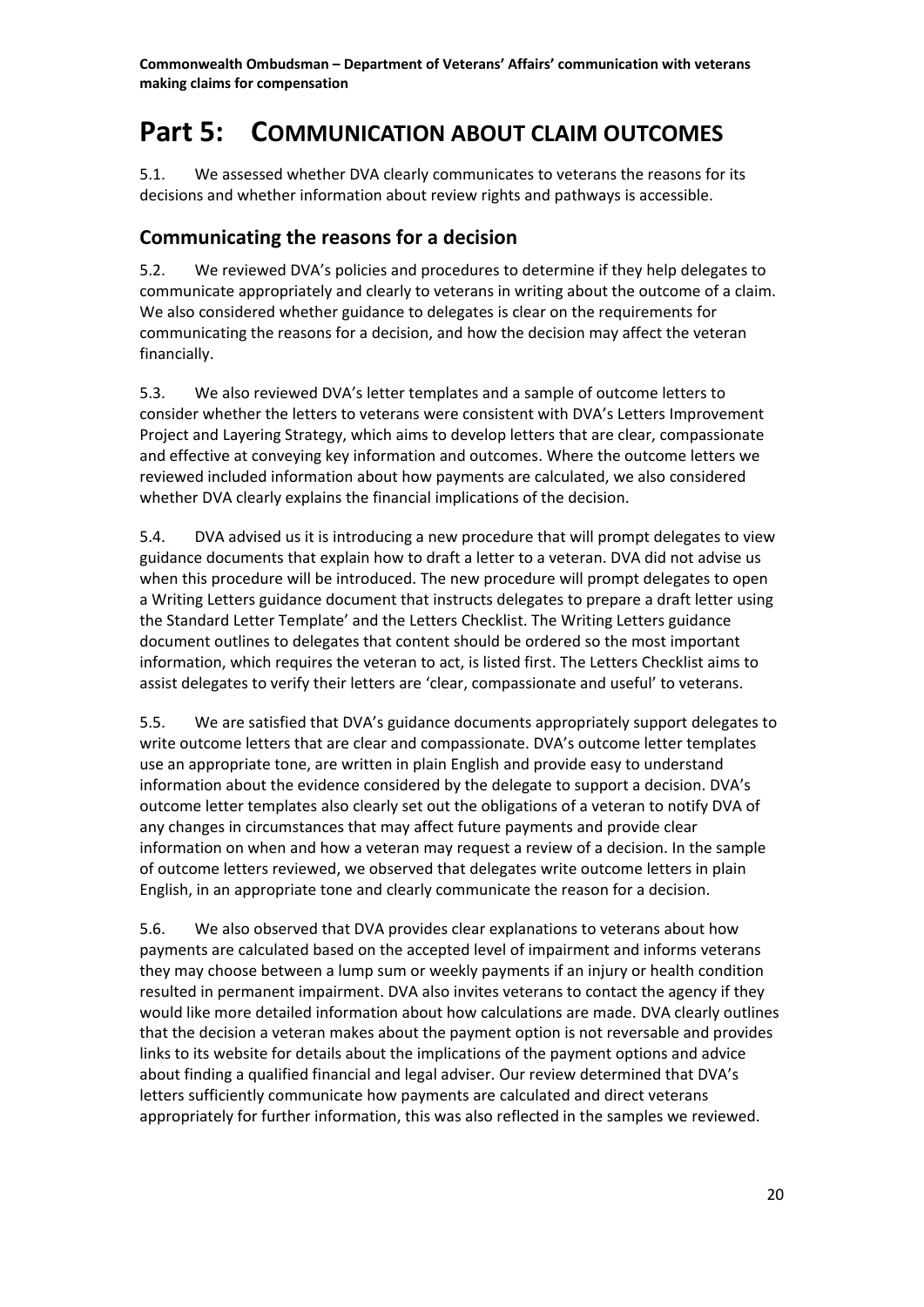## <span id="page-22-0"></span>**Negative decisions**

5.7. We assessed whether DVA provides delegates with appropriate guidance to notify veterans about negative decisions in a clear and compassionate manner. We also considered whether there is an appropriate framework in place to ensure that letters outlining the reasons for negative decisions are considered from a quality assurance perspective.

5.8. DVA's Guidelines for Contacting Clients Regarding Negative Decisions (the Negative Decision Guidelines) define a negative decision as one that results in the denial of compensation or benefits. The Guidelines expect delegates to have an ongoing relationship with the veteran throughout the progress of a claim. The Guidelines further state it is imperative that delegates guide veterans through the claim process, provide timely advice and highlight any concerns and potential outcomes to ensure the outcome of the claim is not a surprise.

5.9. The Negative Decision Guidelines require delegates to phone the veteran about a negative decision before sending an outcome letter. DVA provides delegates with a script to use to conduct the phone call which includes prompts for delegates to refer the veteran to TAC if required and to inform the veteran about available appeal avenues. The Negative Decision Guidelines assist delegates to draft decision statements in letters if a negative decision is likely to affect a veteran's wellbeing. DVA does not provide delegates with guidance about how to assess whether the negative decision will affect a veteran's wellbeing.

5.10. DVA advised us that it considers the impact of a negative claim outcome where the timing may have an adverse effect on the wellbeing of the veteran. The Negative Decision Guidelines instruct delegates to delay phoning a veteran about a negative decision in the days leading up to a major commemorative occasion, such as ANZAC Day, or other times when support services may not be readily available, such as a Friday afternoon or immediately prior to the Christmas closure period.

5.11. DVA does not require a second person to approve a negative decision letter prior to sending to a veteran, except where the 'reasons for decision statement' contained in the letter exceeds 250 words. Where the word count exceeds 250 words, the letter must be reviewed by an APS level 6 Team Leader. DVA advised this risk-based approach assumes that the longer the letter, the greater the likelihood it reflects a complex decision.

5.12. We consider DVA's policy appropriately guides delegates to communicate with veterans about negative decisions in a clear and compassionate manner, and it is consistent with DVA's approach to consider the needs of at-risk veterans. DVA's threshold for review of negative decisions should be regularly reviewed to ensure DVA's assumption around the correlation between the length of letters, and the complexity of the decision, remains accurate.

## <span id="page-22-1"></span>**Review rights and pathways**

5.13. We considered whether outcome letters and the information available on DVA's website provides veterans with clear information about appealing a decision about a claim.

5.14. All outcome letters inform veterans about their right to request a review of a decision, how to request a review, and the allowable timeframe for requesting a review.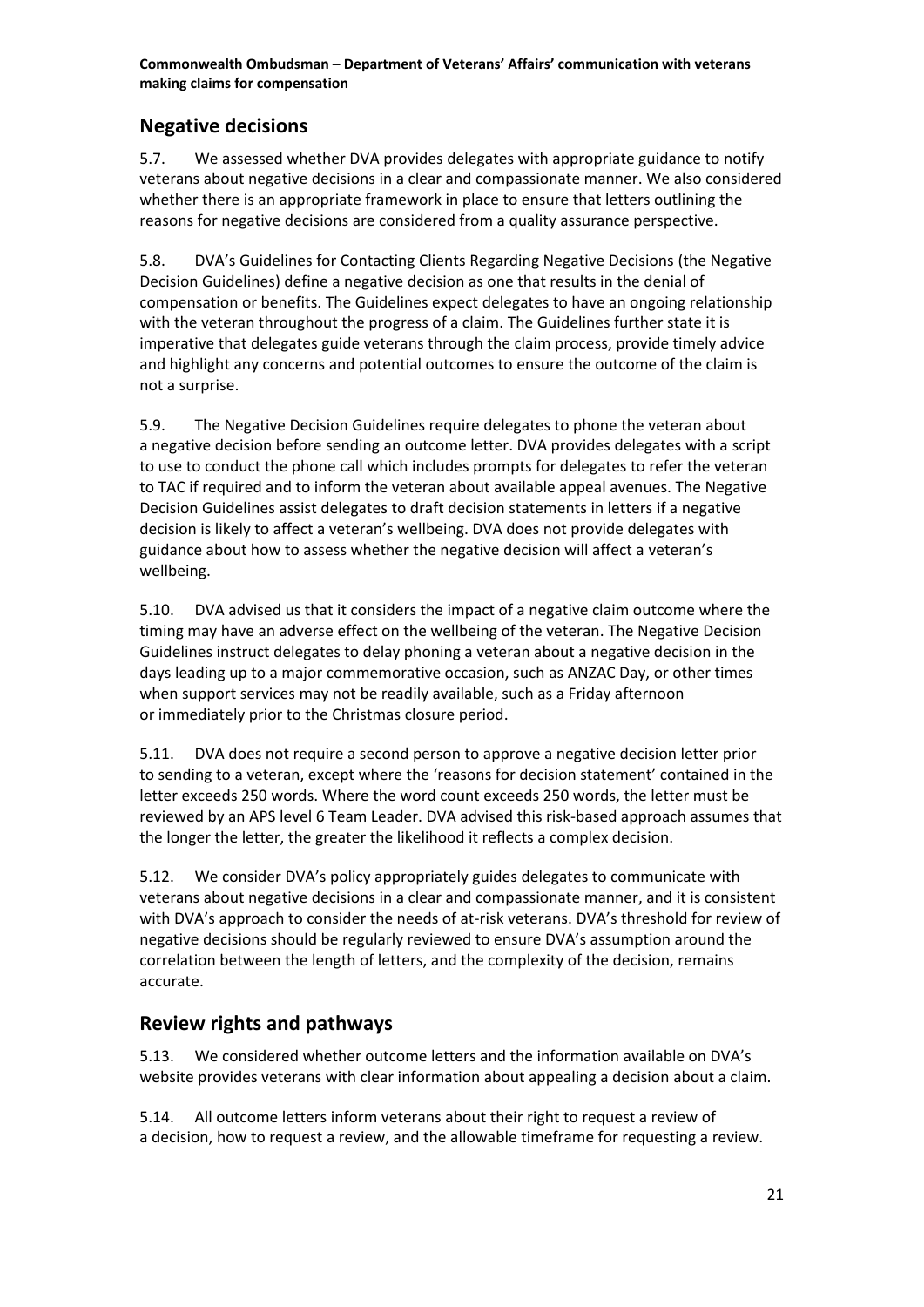Outcome letters clearly advise veterans they will be required to state why they think the decision is incorrect and to email or post their request for a review to DVA.

5.15. DVA also directs veterans to its website for further information which provides veterans with guidance to include any additional information or evidence to support their review in the request. The website also provides information to veterans about how they will be informed of the outcome of the review, and any financial costs they may incur because of the review process.

5.16. Our review of DVA's template outcome letters and website concluded that DVA provides appropriate and sufficient information to veterans about their rights for a review of a decision and pathways available.